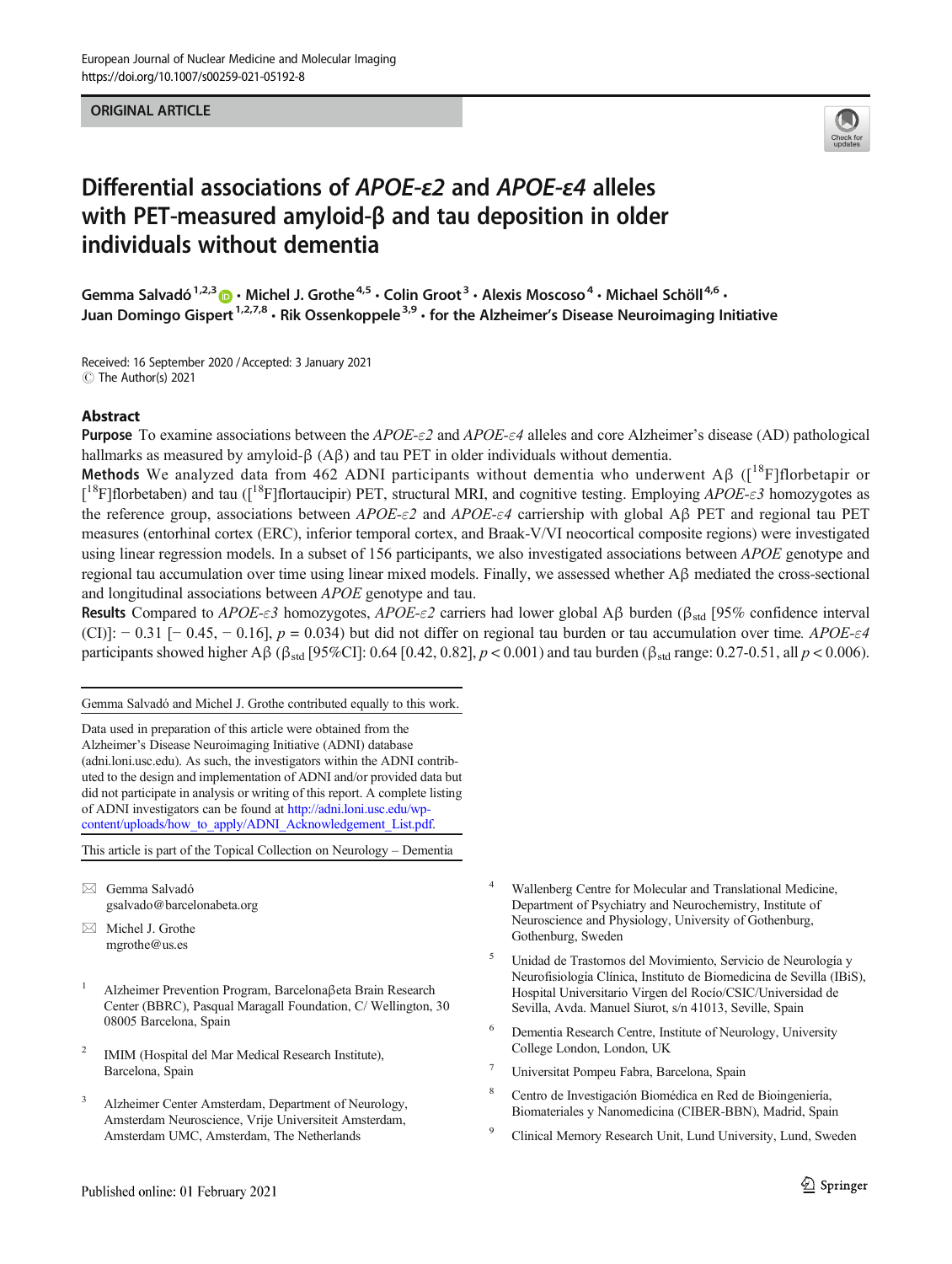In mediation analyses, APOE-ε4 only retained an Aβ-independent effect on tau in the ERC. APOE-ε4 showed a trend towards increased tau accumulation over time in Braak-V/VI compared to  $APOE$ - $\varepsilon$ 3 homozygotes ( $\beta_{\text{std}}$  [95%CI]: 0.10 [− 0.02, 0.18], p = 0.11), and this association was fully mediated by baseline Aβ.

Conclusion Our data suggest that the established protective effect of the  $APOE-\epsilon2$  allele against developing clinical AD is primarily linked to resistance against Aβ deposition rather than tau pathology.

Keywords Tau .Amyloid-β .Cross-sectional .Longitudinal .Sexinteraction .Cognition .Hippocampal volumes .APOE .PET

# Introduction

The apolipoprotein-E (APOE)  $\varepsilon$ 4 allele is the major genetic risk factor for sporadic Alzheimer's disease (AD). APOE-ε4 is associated with increased levels of amyloid- $\beta$  (A $\beta$ ) [[1](#page-10-0)–[4\]](#page-10-0) and tau aggregates [[5](#page-10-0)–[9](#page-10-0)], the two main pathological hallmarks of AD. However, the question whether  $APOE - \epsilon 4$  directly impacts tau pathology or increases tau in an Aβ-dependent fashion remains controversial [\[10](#page-10-0)–[14\]](#page-10-0).

Contrary to the detrimental effect of  $APOE- \epsilon 4$ , the  $APOE-\epsilon2$  allele is protective against AD [[2,](#page-10-0) [15,](#page-10-0) [16](#page-10-0)]. Studies focusing on  $APOE - \epsilon^2$  are scarce due to the low prevalence of this allele in the general population  $($   $\sim$  8% $)$  and especially in AD populations  $({\sim} 5\%)$  [[17,](#page-10-0) [18](#page-10-0)]. Previous cerebrospinal fluid (CSF) and PET studies have reported robust associations between  $APOE-\epsilon2$  and decreased levels of A $\beta$  pathology [\[19](#page-10-0)–[21\]](#page-10-0). Regarding tau pathology, nearly all biomarker studies on this topic reported no association with the  $APOE-\epsilon2$ allele [[19,](#page-10-0) [21,](#page-10-0) [22\]](#page-10-0), with one exception reporting lower phosphorylated tau (p-tau) [\[23](#page-10-0)]. However, all these studies measured the amount of tau pathology in CSF, which provides information on global soluble p-tau burden but not on the regional distribution of neurofibrillary tau tangles as provided by tau-sensitive PET imaging techniques. Of note, multiple studies have assessed the concordance between CSF tau and tau PET reporting a moderate association [\[24](#page-11-0)–[26](#page-11-0)]; however, this association may be dependent on disease stage, neurodegeneration, and the tau fragments measured in CSF [[27](#page-11-0), [28\]](#page-11-0). Furthermore, a recent study showed that dichotomization of PET and CSF-derived tau measures could lead to  $\sim$  25% discordance, which does impact future cognitive decline [[29](#page-11-0)]. Thus, potential associations between  $APOE$ - $\varepsilon$ 2 and regional tau deposition on PET remain to be investigated, which is all the more important as a recent PET study has identified a clear regional predilection for APOE-ε4-related tau deposition con-fined to the medial temporal lobe [\[9](#page-10-0)]. Given that this association was found to be partly independent of amyloid-β aggregation, APOE was even proposed as a potential target for antitau disease-modifying therapies.

In the present study, we leveraged available APOE genotyping and multitracer PET imaging data from a large cohort of older individuals without dementia to study crosssectional and longitudinal associations of the  $APOE - \epsilon2$  and  $\epsilon4$ alleles with regional tau deposition and put these in the context of APOE effects on Aβ pathology. At a cross-sectional level, we hypothesized that  $APOE-\epsilon 4$  participants would have higher levels of both Aβ and tau pathology as previously reported, and that the  $APOE-\epsilon2$  allele would be associated with lower Aβ—but not tau—burden. We further hypothesized that  $\mathbf{A}\beta$  would mediate the effect of  $APOE-\epsilon 4$  on tau differently depending on the brain region under investigation, as a previous PET study reported an Aβ-independent association with tau pathology in the medial temporal lobe, but not in the rest of the brain [\[9\]](#page-10-0). In the longitudinal analysis, we hypothesized to observe faster increase in tau accumulation in  $\varepsilon$ 4 carriers, but no difference in accumulation rates in  $\varepsilon$ 2 carriers compared to  $APOE-\epsilon3$  homozygotes. Finally, as recent studies have indicated a possible interaction effect between the  $APOE$ -ε4 allele and female sex on both  $\text{A}\beta$  and tau pathology [\[4](#page-10-0), [8,](#page-10-0) [21](#page-10-0), [30](#page-11-0), [31\]](#page-11-0), we also investigated this in the current PET study. Our study, assessing the impact of genetic variants on Aβ and tau imaging, will contribute evidence required for their diagnostic use, as outlined in the strategic biomarker roadmap for the validation of AD diagnostic biomarkers [\[32](#page-11-0)].

# Material and methods

#### **Participants**

From the Alzheimer's Disease Neuroimaging Initiative (ADNI) database, we selected all participants without dementia (i.e., cognitively unimpaired [CU] or diagnosed with mild cognitive impairment [MCI]) that underwent Aβ PET ([<sup>18</sup>F]florbetapir or [<sup>18</sup>F]florbetaben), tau PET ([<sup>18</sup>F]flortaucipir), and magnetic resonance imaging (MRI)  $(n = 462)$ . Participants were grouped as APOE- $\epsilon$ 2 carriers (i.e., 1 or 2 APOE- $\epsilon$ 2 alleles; n = 45), APOE- $\epsilon$ 3 homozygotes (n = 257), or APOE- $\epsilon$ 4 carriers (i.e., 1 or 2 APOE- $\epsilon$ 4 alleles,  $n = 160$ ). We excluded APOE- $\epsilon$ 2 $\epsilon$ 4 participants ( $n = 7$ ) from further analyses. A subset of 156 individuals (10 APOE-ε2, 76 APOE-ε3ε3, 70 APOE-ε4) also underwent at least one follow-up  $\int$ <sup>18</sup>F]flortaucipir tau PET scan on average 1.6 (0.7) years later.

We included CU and MCI patients because we aimed to investigate how  $APOE$  modified the early development of  $A\beta$ and tau pathology, and APOE is a known AD-risk factor in these individuals [[1\]](#page-10-0). On the other hand, it has previously been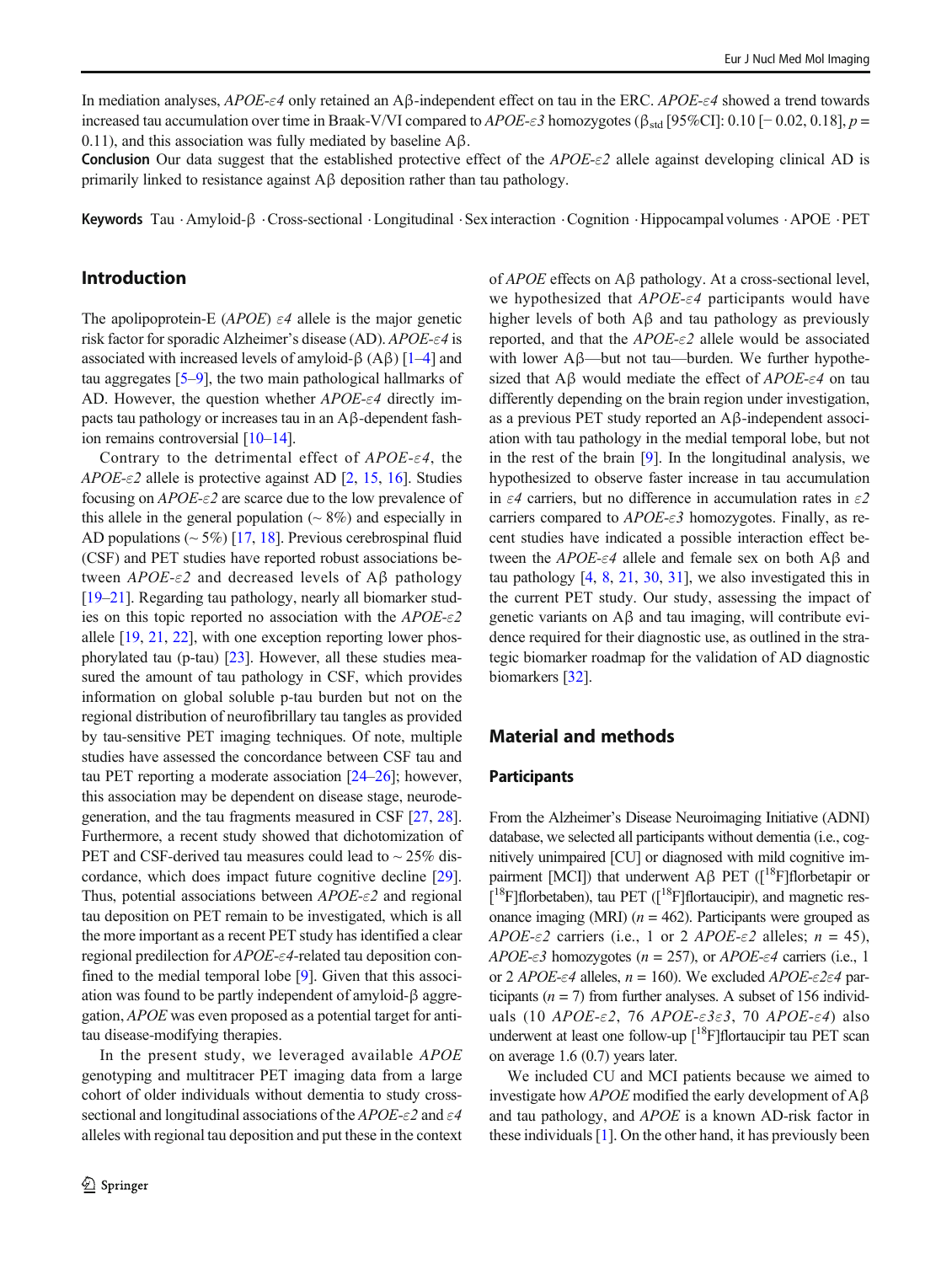reported that patients with AD dementia showed different associations between  $APOE$  and  $A\beta$  and tau biomarkers, compared to patients without dementia [[33](#page-11-0)–[35](#page-11-0)]. Thus, to avoid possible bias in our results, we excluded AD dementia patients from our analyses. Although APOE effects may be influenced by diagnosis status (i.e., CU or MCI), we pooled these two groups to increase the sample size (especially for  $\epsilon$ 2 carriers, the main APOE allele of interest in our study) while adjusting for clinical diagnosis in the statistical models (please see the "Statistical analyses" section).

ADNI is a multi-site open access dataset designed to accelerate the discovery of biomarkers to identify and track AD pathology ([adni.loni.usc.edu/](http://adni.loni.usc.edu/)). Data collection and sharing in ADNI were approved by the Institutional Review Board of each participating institution, and written informed consent was obtained from all participants.

## APOE genotyping

APOE genotype was determined by genotyping the two single-nucleotide polymorphisms that define the  $APOE-\epsilon2$ , ε3, and ε4 alleles (rs429358, rs7412) with DNA extracted by Cogenics from a 3-mL aliquot of EDTA blood (adni.loni.usc.edu/data-samples/ genetic-data/).

#### Image acquisition

All image acquisition procedures are described in detail on the ADNI website [\(http://adni.loni.usc.edu/methods/documents/\)](http://adni.loni.usc.edu/methods/documents/). Briefly,  $\lceil \sqrt[18]{F} \rceil$ flortaucipir tau PET images were acquired in six frames of 5 min each, 75-105-min post-injection (p.i.). Aβ PET images were acquired in four frames of 5 m each, 50- 70 min p.i. for  $\lceil^{18}F\rfloor$ florbetapir and 90-110 min p.i. for  $\lceil^{18}F\rceil$ florbetaben. Finally, structural MRI data were acquired on 3-T scanning platforms using T1-weighted sagittal 3-dimensional magnetization-prepared rapid-acquisition gradient echo sequences (MP-RAGE).

## Image processing

Regional tau PET data were downloaded from the ADNI Laboratory of Neuroimaging (LONI) database [\(https://ida.](https://ida.loni.usc.edu/) [loni.usc.edu\)](https://ida.loni.usc.edu/). The full preprocessing pipeline is specified elsewhere [[36\]](#page-11-0). In brief, first the T1-weighted MR image closest in time to the  $[{}^{18}F]$ flortaucipir PET scan was segmented in native space using Freesurfer (v5.3.0). Then, each  $\binom{18}{1}$ flortaucipir image was co-registered to the MRI. Finally, the MR-segmented regions were used to calculate mean volumeweighted uptake in the corresponding region on PET. Standardized uptake value ratios (SUVR) were computed using inferior cerebellar gray matter as reference region. For this study, we selected the following regions-of-interest (ROI): the entorhinal cortex (ERC), inferior temporal cortex (ITC), and a neocortical Braak V/VI composite region [[37\]](#page-11-0), representing early, intermediate, and late regions of tau accumulation, respectively. The hippocampus was not merged with the ERC into an early Braak I/II region due to known [<sup>18</sup>F]flortaucipir PET signal confounds in this region [\[38](#page-11-0), [39\]](#page-11-0).

For Aβ PET, we downloaded global neocortical composite SUVR values (using the whole cerebellum as reference) from the ADNI-LONI database (adni.loni.usc.edu/methods/petanalysis). We converted these values to the common Centiloid scale using equations previously derived by the ADNI PET Core [\(http://adni.loni.usc.edu/data-samples/](http://adni.loni.usc.edu/data-samples/access-data/) [access-data/](http://adni.loni.usc.edu/data-samples/access-data/)) in order to be able to combine data from  $\binom{18}{1}$ florbetapir and  $\lceil {^{18}F} \rceil$ florbetaben scans [\[40\]](#page-11-0).

Preprocessed structural MR images were downloaded from the ADNI server to calculate hippocampal volumes. We extracted the hippocampal gray matter volume using an automated atlas-based volumetry approach based on a hippocampal standard space mask representing harmonized delineation criteria as described previously [[41](#page-11-0)]. Total intracranial volumes, calculated as the total sum of segmented gray matter, white matter, and CSF volumes, were used to normalize the hippocampal volumes.

#### Neuropsychological assessment

We downloaded the widely used composite scores of episodic memory (ADNI-MEM) [\[42\]](#page-11-0) and executive function (ADNI-EF) [[43](#page-11-0)] from the ADNI-LONI website, as well as the recently validated composites of language (ADNI-LAN) and visuospatial functioning (ADNI-VS) [\[44\]](#page-11-0).

#### Statistical analyses

We compared demographic information between APOE groups in the main sample and the longitudinal subsample using ANOVA for continuous variables and Chi-squared tests for categorical variables.

The primary cross-sectional analysis assessed the associations between APOE alleles and the two main hallmarks of AD ( $A\beta$  and tau) measured with PET. We performed this analysis using linear regression with APOE groups (i.e.,  $\varepsilon$ 2 carriers,  $\epsilon$ 3 homozygotes, and  $\epsilon$ 4 carriers) as independent variable, and Centiloids (global Aβ PET measure), ERC, ITC, and Braak V/VI  $\int_0^{18}F\left| \text{flortaucipir} \text{SUVR} \right|$  (regional tau PET measures) as dependent variables, while adjusting for age, sex, education, and diagnosis (CU or MCI), in independent models. Gene-dose effects were not investigated due to the complete lack of  $\varepsilon$ 2 homozygotes in the sample. We also examined APOE by sex interaction effects on Aβ and tau PET variables. As a secondary analysis, we examined  $APOE$  by  $A\beta$  status interactions on tau PET burden. To that end, we dichotomized Aβ load using a previously validated threshold of  $> 12$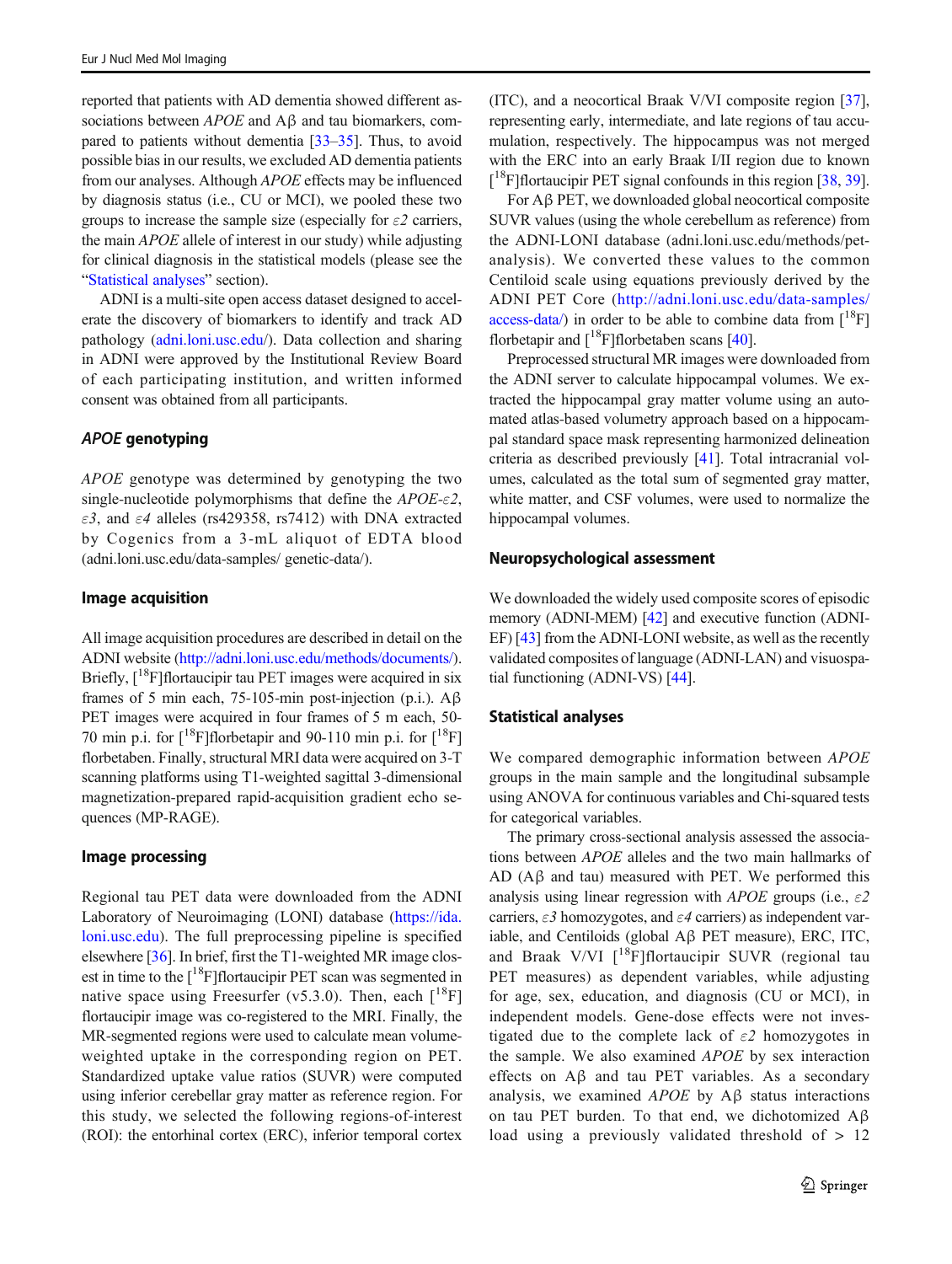Centiloids, which has been shown to sensitively detect early Aβ pathology in an independent neuropathologic validation study and a CSF study [[45](#page-11-0), [46\]](#page-11-0). Additionally, we investigated main APOE effects on normalized hippocampal volumes and cognitive composite scores using analog covariate-controlled linear regression models.

We performed *post hoc* mediation analyses to test whether the associations between APOE and regional tau PET burden were mediated by global Aβ burden. Age, sex, education, and diagnosis were included as covariates in these models and this analysis was only performed for associations that were significant in the primary analysis described above. We repeated this mediation analysis when stratifying by sex and  $Aβ$  status.

In a complementary longitudinal analysis on a subset of participants with serial tau PET acquisitions ( $n = 156$ ), we assessed whether the APOE groups showed differential rates of tau accumulation over time. To this end, we applied linear mixed models with random slopes and intercepts. Regional tau burden (ERC, ITC, and Braak V/VI) served as dependent variables, and we included main effects for time and APOE groups as well as an interaction term for time\*APOE. These models were adjusted for age, sex, education, and diagnosis. Note that we performed this analysis only for tau PET and not Aβ PET, because longitudinal Aβ PET imaging was performed before tau PET and our primary focus was on APOE associations with tau PET.

To examine whether longitudinal tau accumulation was dependent on Aβ burden at baseline, we performed another mediation analysis using the rate of tau accumulation as dependent variable and baseline Aβ load as mediator. Rates of tau accumulation were calculated by extracting the subjectspecific slopes from a linear mixed model including only time as predictor. Age, sex, education, and diagnosis at baseline were included as covariates in all paths of the mediation analysis. Mediation analyses were only performed on the associations that were significant or showed a trend towards significance in the previous analysis.

For all analyses,  $APOE - \epsilon 3\varepsilon 3$  participants were selected as the reference group. Statistical significance was set at p < 0.05. Following recommendations described in the statistical literature, we did not apply a correction for multiple comparisons in this hypothesis-driven study with a limited number of planned comparisons that are motivated by previous literature [[47](#page-11-0)] as the main analysis. However, we included multiple comparisons-adjusted results of the main analyses as supplementary information. We used the mvt method of the emmeans package to perform these adjustments. All statistical analyses were performed with R (v3.6.2), except mediation analyses that were performed with the PROCESS (v3.4.1) toolbox from SPSS ([www.](http://www.processmacro.org) [processmacro.org\)](http://www.processmacro.org) [[48](#page-11-0)]. Statistics were derived using a bootstrapping approach with  $n = 1000$  iterations as implemented in the R package *boot*.

## Results

#### Sample characteristics

Participant demographics, imaging, and cognitive data of the study sample are presented in Table [1](#page-4-0). Participants were mainly CU (67.9%), had a mean age of 74.3 years and evenly distributed sex (52.8% women). Across APOE groups,  $\varepsilon$ 4 carriers were slightly younger than  $\epsilon$ 2 carriers and  $\epsilon$ 3 homozygotes ( $F = 3.940$ ,  $p = 0.020$ ). There were no other differences in demographic characteristics across APOE groups. Out of the 462 participants, 324 underwent  $\int_{0}^{18}$ F]florbetapir Aβ PET (70.1%) and 138 [<sup>18</sup>F]florbetaben Aβ PET (29.9%). APOE-ε4 carriers had a higher proportion of Aβpositive subjects (74.4%,  $p < 0.001$ ) and APOE- $\epsilon$ 2 carriers a lower proportion (33.3%,  $p = 0.054$ ) compared to the  $\varepsilon 3$  homozygotes (49.0%). Characteristics of the subsample with longitudinal tau PET did not differ significantly from the main sample on any of the variables (Table s1). Demographic information stratified by  $APOE$  and sex and by  $APOE$  and  $A\beta$ status are shown in Table s2 and Table s3, respectively.

# Associations between APOE alleles and crosssectional Aβ and tau PET

Compared to  $APOE-\varepsilon3\varepsilon3$  participants,  $\varepsilon2$  carriers showed lower global Aβ burden ( $\beta_{std}$  [95% confidence interval (CI)] = -0.31  $[-0.45, -0.16]$ ,  $p = 0.034$ ), but no differences in regional tau burden (Table [2](#page-4-0) and Fig. [1](#page-5-0)). On the contrary,  $\varepsilon$ 4 carriers exhibited higher Aβ load (β<sub>std</sub> [95%CI]: 0.64 [0.42, 0.82],  $p < 0.001$ ) as well as higher tau load in all regions assessed (ERC:  $\beta_{std}$ )  $[95\%CI] = 0.51$   $[0.33, 0.70]$ ,  $p < 0.001$ ; ITC:  $\beta_{std}$   $[95\%CI] =$ 0.30 [0.08, 0.49],  $p = 0.002$ ; Braak V/VI:  $\beta_{std}$  [95%CI] = 0.27 [0.03, 0.49],  $p = 0.006$ ; Table [2](#page-4-0) and Fig. [1\)](#page-5-0). Results corrected for multiple comparisons can be found in Table s4.

There was also a sex\* $APOE$ - $\varepsilon$ 4 interaction effect on ERC tau burden (β<sub>stand</sub> [95%CI]: 0.39 [0.03, 0.76],  $p = 0.038$ ; Table [3](#page-5-0)), with the deleterious effects of the  $\varepsilon$ 4 allele on tau being higher in women. Detailed results of the sex-stratified analyses are provided in Table s5. The significant interaction between Aβ status and APOE-ε4 on ERC tau burden ( $β<sub>stand</sub>$ ) [95%CI]: 0.62 [0.28, 0.91],  $p = 0.002$ ; Table [3](#page-5-0)) indicates a stronger  $APOE$ - $\varepsilon$ 4 effect on tau burden in A $\beta$ -positive participants. Detailed results of the analyses stratified by Aβ status are provided in Table s6 and Figure s1. Results of the sex and Aβ status interactions corrected for multiple comparisons can be found in Table s7.

Regarding non-PET measures, neither  $APOE-\epsilon2$  nor  $APOE-\epsilon 4$  were significantly associated with hippocampal volumes. APOE-ε4 carriers showed lower memory scores ( $β<sub>stand</sub>$ [95%CI]:  $-$  0.17 [ $-$  0.33, 0.01],  $p = 0.048$ ), but no other associations were observed between APOE and nonamnestic cognitive domain scores ( $p > 0.24$ , Table [2\)](#page-4-0).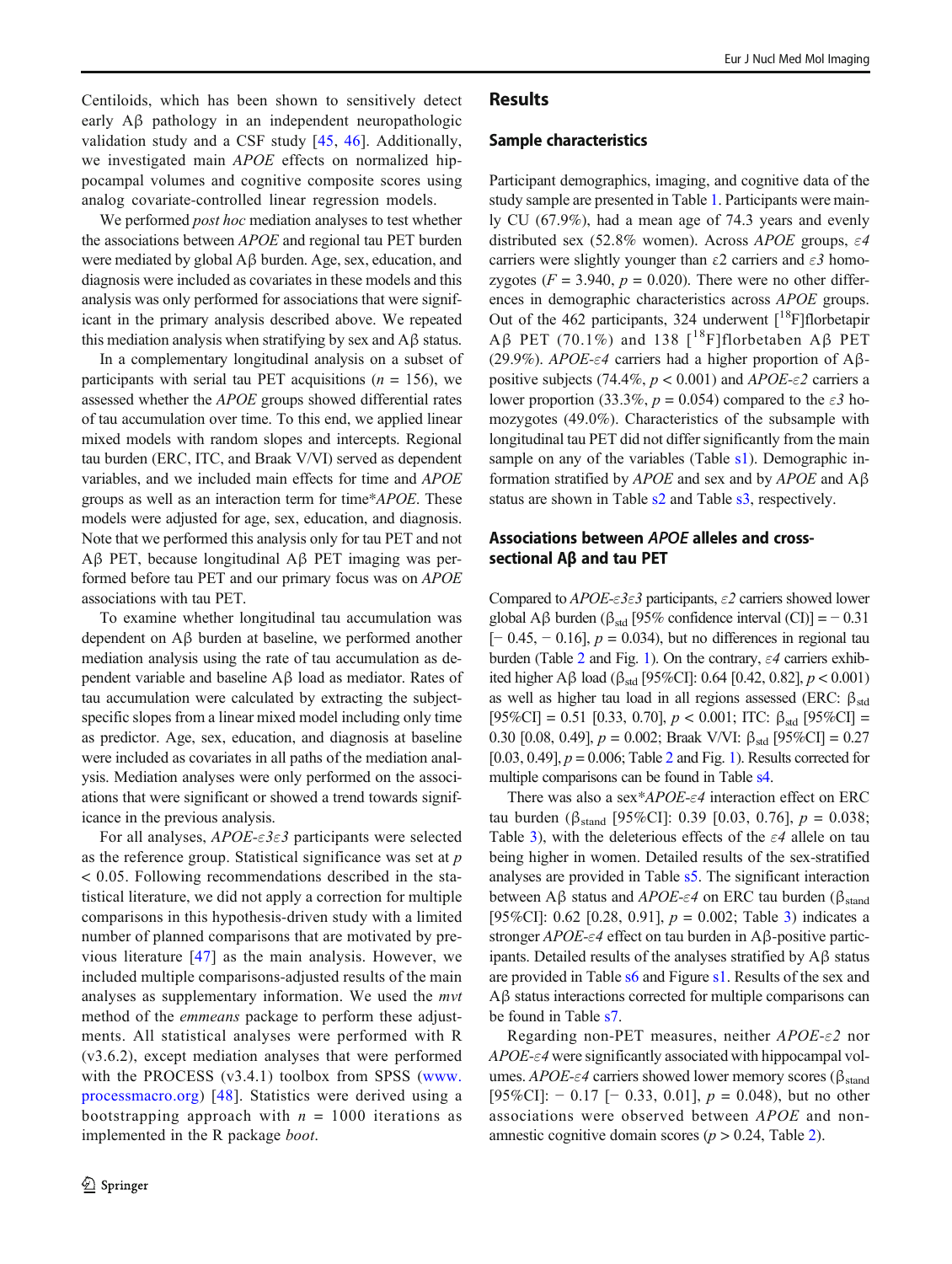<span id="page-4-0"></span>Table 1 Demographics, imaging, and cognitive information of the study sample. Values reflect group means and standard deviations in parentheses, unless otherwise specified. Aβ status was positive (negative) if  $A\beta$  load was higher (lower) than 12 Centiloids [\[45](#page-11-0), [46](#page-11-0)]. pvalues correspond to the overall group (i.e., APOE genotype) effects, while superscript letters indicate significance of the pair-wise group differences (a:  $APOE-\epsilon 4$  carriers vs.  $APOE-\epsilon 3\epsilon 3$ ; b:  $APOE-\epsilon 2$  carriers vs. APOE-ε4 carriers)

|                                                   | Main sample        |                                              |                                       |                                          |                        |  |  |
|---------------------------------------------------|--------------------|----------------------------------------------|---------------------------------------|------------------------------------------|------------------------|--|--|
|                                                   | All $(n = 462)$    | APOE- $\epsilon$ 2 carriers ( <i>n</i> = 45) | $APOE-\epsilon 3\epsilon 3$ (n = 257) | APOE- $\varepsilon$ 4 carriers (n = 160) | $\boldsymbol{p}$       |  |  |
| Demographics                                      |                    |                                              |                                       |                                          |                        |  |  |
| Age, years                                        | 74.3 (7.6) [56-94] | 74.7 (6.8) [61-92]                           | 75.1 (7.8) [56-94]                    | 72.9 (7.3) [57-94]                       | $0.020$ <sup>a</sup>   |  |  |
| Women, $n$ $(\%)$                                 | 244 (52.8)         | 21(46.7)                                     | 132(51.4)                             | 91(56.9)                                 | 0.376                  |  |  |
| Education, years                                  | 16.6(2.5)          | 16.3(2.6)                                    | 16.8(2.4)                             | 16.4(2.6)                                | 0.282                  |  |  |
| Diagnosis, CU $n$ (%)                             | 315 (68.2)         | 29(64.4)                                     | 184 (71.6)                            | 102(63.8)                                | 0.210                  |  |  |
| <b>MMSE</b>                                       | 28.4(2.5)          | 28.6(1.8)                                    | 28.4(2.6)                             | 28.2(2.4)                                | 0.443                  |  |  |
| Tau PET measurements (SUVR)                       |                    |                                              |                                       |                                          |                        |  |  |
| <b>ERC</b>                                        | 1.19(0.20)         | 1.16(0.16)                                   | 1.15(0.17)                            | 1.26(0.24)                               | $< 0.001^{a,b}$        |  |  |
| <b>ITC</b>                                        | 1.26(0.24)         | 1.22(0.10)                                   | 1.24(0.22)                            | 1.32(0.29)                               | $0.002$ <sup>a,b</sup> |  |  |
| Braak V/VI                                        | 1.09(0.14)         | 1.06(0.07)                                   | 1.08(0.13)                            | 1.12(0.15)                               | $0.005$ <sup>a,b</sup> |  |  |
| $A\beta$ PET measurement                          |                    |                                              |                                       |                                          |                        |  |  |
| Centiloids                                        | 32.1(37.1)         | 14.4(14.8)                                   | 25.5(33.6)                            | 47.6(41.4)                               | $< 0.001^{a,b}$        |  |  |
| A $\beta$ positive, n $(\%)$                      | 260 (56.3)         | 15(33.3)                                     | 126(49.0)                             | 119 (74.4)                               | $< 0.001^{\rm a,b}$    |  |  |
| MRI measurement                                   |                    |                                              |                                       |                                          |                        |  |  |
| Hippocampal volumes                               | 4.56(0.52)         | 4.53(0.51)                                   | 4.57(0.51)                            | 4.57(0.54)                               | 0.903                  |  |  |
| Cognitive composite measures $(z \text{ scores})$ |                    |                                              |                                       |                                          |                        |  |  |
| Episodic memory                                   | 0.78(0.73)         | 0.73(0.71)                                   | 0.83(0.71)                            | 0.71(0.77)                               | 0.262                  |  |  |
| <b>Executive function</b>                         | 0.86(0.93)         | 0.82(0.71)                                   | 0.90(0.97)                            | 0.83(0.91)                               | 0.685                  |  |  |
| Language                                          | 0.68(0.85)         | 0.64(0.77)                                   | 0.67(0.87)                            | 0.69(0.85)                               | 0.943                  |  |  |
| Visuospatial functioning                          | 0.12(0.69)         | 0.22(0.67)                                   | 0.12(0.70)                            | 0.10(0.67)                               | 0.596                  |  |  |

Significant  $p$ -values ( $p < 0.05$ ) are shown in bold.

CU cognitively unimpaired; MMSE Mini-Mental State Examination; SUVR standardized uptake value ratio; ERC entorhinal cortex; ITC inferior temporal cortex; Aβ amyloid-β; MRI magnetic resonance imaging

Table 2 Linear regression parameters (standardized β) for the association of APOE-ε2 and APOE-ε4 genotypes with tau PET, Aβ PET, MRI, and cognition measurements. APOEε3ε3 participants were selected as the reference group for all comparisons. Models included age, sex, education, and diagnosis as covariates

|                              | $APOE - \varepsilon2$     |                  | $APOE$ - $\varepsilon$ 4  |                  |  |  |  |
|------------------------------|---------------------------|------------------|---------------------------|------------------|--|--|--|
|                              | $\beta$ [95%CI]           | $\boldsymbol{p}$ | $\beta$ [95%CI]           | $\boldsymbol{p}$ |  |  |  |
| Tau measurements             |                           |                  |                           |                  |  |  |  |
| ERC                          | $0.03$ [ $-0.17, 0.39$ ]  | 0.533            | $0.51$ [0.33, 0.70]       | < 0.001          |  |  |  |
| <b>ITC</b>                   | $-0.10$ [ $-0.26$ , 0.10] | 0.498            | $0.30$ [0.08, 0.49]       | 0.002            |  |  |  |
| Braak V-VI                   | $-0.12$ [ $-0.32, 0.08$ ] | 0.449            | $0.27$ [0.03, 0.49]       | 0.006            |  |  |  |
| $A\beta$ measurement         |                           |                  |                           |                  |  |  |  |
| Centiloids                   | $-0.31$ [-0.45, -0.16]    | 0.034            | $0.64$ [0.42-0.82]        | < 0.001          |  |  |  |
| MRI measurement              |                           |                  |                           |                  |  |  |  |
| Hippocampal volumes          | $-0.02$ [ $-0.35, 0.26$ ] | 0.461            | $-0.08$ [ $-0.24$ , 0.10] | 0.331            |  |  |  |
| Cognitive composite measures |                           |                  |                           |                  |  |  |  |
| Episodic memory              | $-0.05$ [ $-0.30, 0.24$ ] | 0.475            | $-0.17$ [ $-0.33, 0.01$ ] | 0.048            |  |  |  |
| Executive function           | $-0.04$ [ $-0.27, 0.23$ ] | 0.519            | $-0.10$ [ $-0.27, 0.07$ ] | 0.241            |  |  |  |
| Language                     | $0.05$ [ $-0.25, 0.32$ ]  | 0.451            | $0.03$ [ $-0.14$ , 0.22]  | 0.468            |  |  |  |
| Visuospatial functioning     | $0.18$ [- 0.12, 0.48]     | 0.246            | $-0.03$ [ $-0.22$ , 0.18] | 0.474            |  |  |  |

Statistically significant results ( $p < 0.05$ )

 $Aβ$  amyloid-β; MRI magnetic resonance imaging; CU cognitively unimpaired; CI confidence interval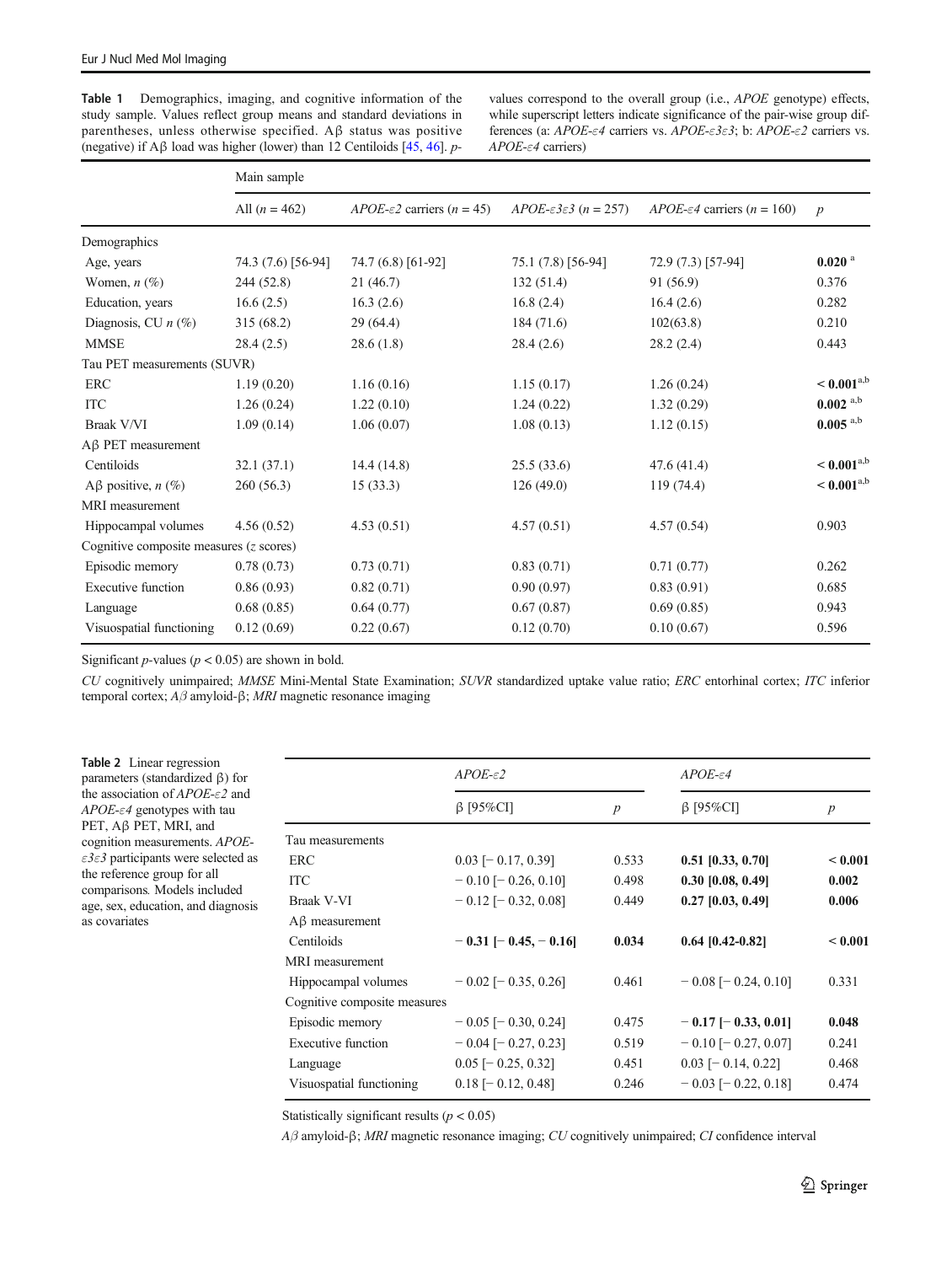<span id="page-5-0"></span>

Fig. 1 Associations of  $APOE-\epsilon2$  and  $APOE-\epsilon4$  alleles with crosssectional measures of  $\overrightarrow{AB}$  (a) and tau burden (b-d). Tau regions studied were ERC (b), ITC (c), and Braak V-VI (d). PET measures are adjusted by age, sex, education, and diagnosis. Boxplots show median values (middle line) with lower and upper hinges corresponding to the first and

third quartiles. Dots represent individual adjusted PET measures, with violin plots showing their distribution. Aβ, amyloid-β; ERC, entorhinal cortex; ITC, inferior temporal cortex; SUVR, standardized uptake value ratio.  $* p < 0.05$ ;  $** p < 0.001$ 

## APOE associations with tau accumulation over time

In the mediation analyses, we found that the association between  $APOE-\varepsilon4$  and tau burden was mediated by global Aβ burden (Fig. [2,](#page-6-0) Table [4](#page-6-0)), but this relationship was not homogeneous across brain regions. Specifically, in the ERC, Aβ only partially mediated the association between  $APOE - \epsilon 4$ and tau burden, leaving a significant Aβ-independent effect of APOE-ε4 on tau burden that corresponded to 43% of the total effect (Table [4](#page-6-0)). On the other hand, Aβ fully mediated the association between  $APOE$ - $\varepsilon$ 4 and tau in the ITC and Braak V/VI regions, indicating that there was no Aβ-independent effect of  $\varepsilon$ 4 on tau burden in these regions. Sex-stratified analyses revealed that the Aβ-independent  $APOE - ε$ 4 effect on tau burden in the ERC was only significant in women (Table s8). Restricting the mediation analyses to the  $A\beta$ -positive group revealed similar results as the main analyses. There was a significant Aβ-independent effect on ERC tau, whereas the  $APOE-\epsilon 4$  association with tau levels in the ITC was fully mediated by  $\mathbf{A}\beta$  load (Table s9, Figure s2).

In the subsample with longitudinal tau PET data, none of the regional tau accumulation rates was significantly different between  $\varepsilon$ 4 carriers and  $\varepsilon$ 3 homozygotes, although ε4 carriers showed a trend towards a steeper increase in tau burden in Braak V/VI regions ( $\beta_{std}$  [95%CI]: 0.10 [-0.02, 0.18],  $p = 0.111$ ) (Fig. [3](#page-7-0), Table [5](#page-7-0)). APOE- $\epsilon$ 2 carriers did not show any differences in regional tau accumulation rates compared to  $APOE - \epsilon 3\epsilon 3$  participants (Fig. [3,](#page-7-0) Table [5\)](#page-7-0). Multiple comparisons-corrected results are detailed in Table s10.

In mediation analyses, the association between  $APOE$ - $\epsilon$ 4 and increased rate of tau accumulation in Braak V/VI was fully mediated by baseline Aβ load (Table [4,](#page-6-0) Fig. [3](#page-7-0)). This effect remained significant when using baseline tau load as an additional covariate.

Table 3 Linear regression parameters (standardized β) for the interaction between  $APOE$  and sex, and  $APOE$  and  $A\beta$  status on tau and  $A\beta$  load.  $APOE - \varepsilon 3\varepsilon 3$  men and  $APOE - \varepsilon 3\varepsilon 3$   $A\beta$  negative were selected as the reference group for sex and  $A\beta$  status comparisons

respectively. Aβ status was positive (negative) if Aβ load was higher (lower) than 12 Centiloids [[45,](#page-11-0) [46\]](#page-11-0). All models included age, education, and diagnosis as covariates

|                      | $APOE$ - $\varepsilon$ 2*sex |                  | $APOE$ - $\varepsilon$ 4*sex |                  | $APOE-\epsilon 2*A\beta$ status |                  | $APOE-\epsilon 4*A\beta$ status |                  |
|----------------------|------------------------------|------------------|------------------------------|------------------|---------------------------------|------------------|---------------------------------|------------------|
|                      | $\beta$ [95%CI]              | $\boldsymbol{p}$ | $β$ [95%CI]                  | $\boldsymbol{p}$ | $\beta$ [95%CI]                 | $\boldsymbol{p}$ | $\beta$ [95%CI]                 | $\boldsymbol{p}$ |
| Tau measurements     |                              |                  |                              |                  |                                 |                  |                                 |                  |
| ERC                  | $-0.18$ [ $-0.82$ , 0.24]    | 0.469            | $0.39$ [0.03-0.76]           | 0.038            | $-0.35$ [ $-0.88, 0.07$ ]       | 0.256            | $0.62$ [0.28, 0.91]             | 0.002            |
| <b>ITC</b>           | $0.04$ [- 0.33, 0.40]        | 0.679            | $0.12$ [- 0.26, 0.56]        | 0.402            | $-0.13$ [ $-0.55$ , 0.20]       | 0.629            | $0.38$ [ $-0.03$ , 0.67]        | 0.067            |
| Braak V/VI           | $0.13$ [ $-0.27, 0.59$ ]     | 0.609            | $0.12$ [- 0.29, 0.54]        | 0.403            | $-0.07$ [ $-0.50, 0.39$ ]       | 0.645            | $0.30$ [-0.13, 0.62]            | 0.161            |
| $A\beta$ measurement |                              |                  |                              |                  |                                 |                  |                                 |                  |
| Centiloids           | $0.08$ [ $-0.23, 0.39$ ]     | 0.676            | $0.15$ [ $-0.27, 0.48$ ]     | 0.342            |                                 | ٠                | -                               |                  |

Statistically significant results ( $p < 0.05$ ) are shown in bold

 $A\beta$  amyloid-β; MRI magnetic resonance imaging; CU cognitively unimpaired; CI confidence interval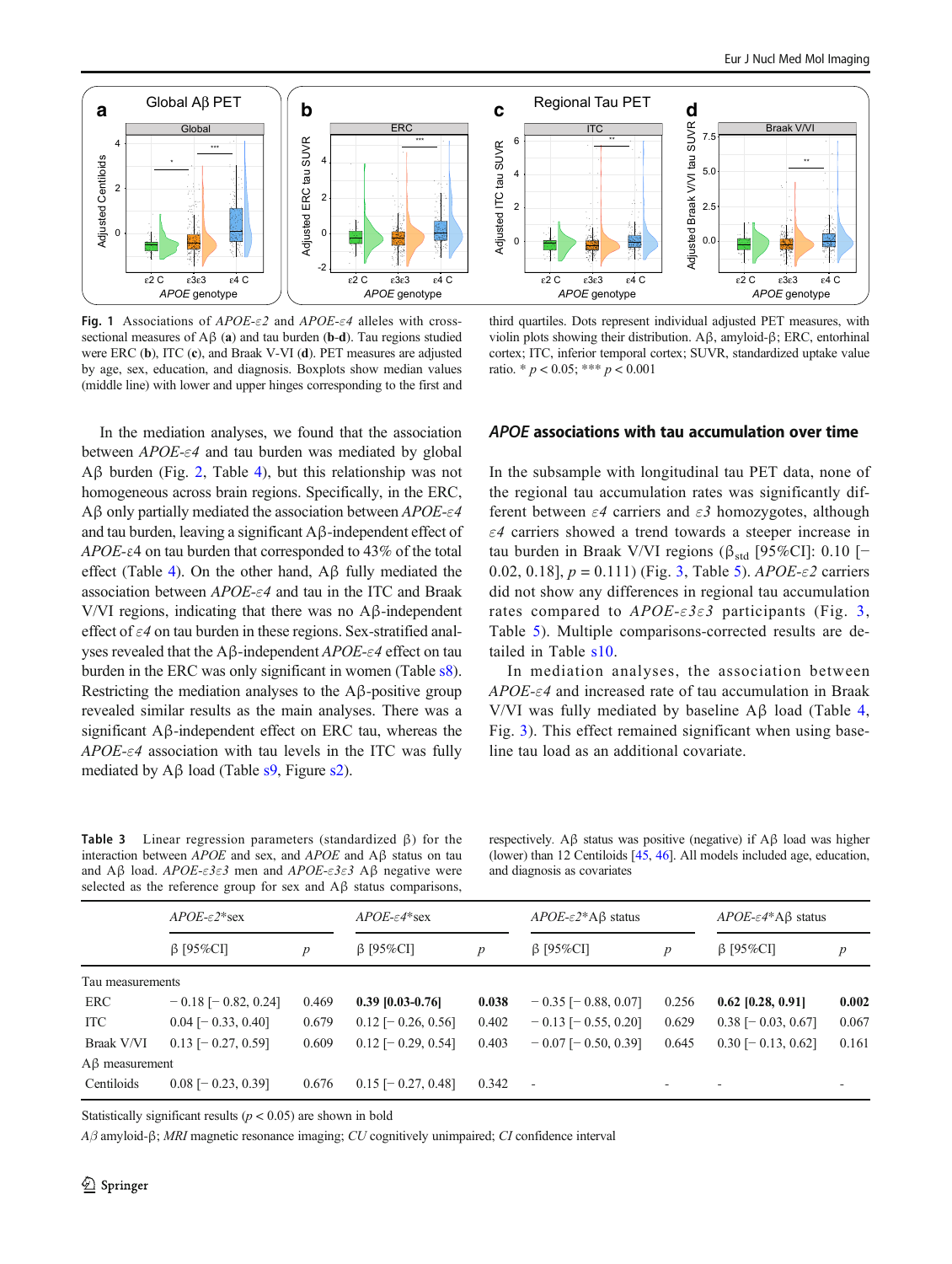<span id="page-6-0"></span>Table 4 Parameters of the mediation analyses. In the mediation analyses, the dependent variable  $(X)$  is the APOE- $\epsilon$ 4 allele, the mediator (M) is the baseline Aβ burden, measured as Centiloids, and the dependent variable  $(Y)$  is either the baseline tau PET SUVR (cross-sectional) or rate of tau PET SUVR change over time (longitudinal) in the different ROIs.

The first three columns of each analysis show path weights (SE), while the last two columns show the percentage over the total effect. Mediation analyses were only performed for APOE associations with tau PET measures that were significant or showed a trend towards significance in the main analysis

|                     | Total effect $(c)$ | Mediated effect $(a_1 \cdot b_1)$ | Direct effect $(c')$ | Percentage<br>mediation $(a_1 \cdot b_1/c)$ | Percentage direct $(c'/c)$ |
|---------------------|--------------------|-----------------------------------|----------------------|---------------------------------------------|----------------------------|
| Cross-sectional     |                    |                                   |                      |                                             |                            |
| ERC                 | 0.104(0.019)       | 0.059(0.014)                      | 0.045(0.018)         | 56.7%                                       | 43.3%                      |
| <b>ITC</b>          | 0.072(0.025)       | 0.071(0.017)                      | n.s.                 | 98.6%                                       | n.s.                       |
| Braak V/VI          | 0.036(0.014)       | 0.035(0.009)                      | n.s.                 | 97.2%                                       | n.s.                       |
| Longitudinal        |                    |                                   |                      |                                             |                            |
| $\Delta$ Braak V/VI | 0.033(0.017)       | 0.020(0.008)                      | n.s.                 | 60.6%                                       | n.s.                       |

Only paths that were statistically significant ( $p < 0.05$ ) or showed a trend to significance ( $p < 0.1$ , in italics) are shown

ERC entorhinal cortex; ITC inferior temporal cortex; n.s. not significant; Aβ amyloid-β; ROI region of interest; SE standard error

## **Discussion**

In this PET study, we investigated the relationship of  $APOE-\epsilon2$ and  $APOE-\epsilon 4$  alleles with A $\beta$  and tau load, the two main pathological hallmarks of AD in older individuals without dementia. We found an association of the  $\varepsilon$ 2 allele with reduced Aβ load but not with tau burden. Furthermore, we found that  $\varepsilon$ 4 carriers showed higher load of both Aβ and tau, and also a trend towards higher rate of longitudinal tau accumulation in neocortical regions representing advanced Braak tau stages V/VI. However, it is important to note that all associations between the  $\varepsilon$ 4 allele and baseline tau levels as well as rates of tau accumulation were at least partially mediated by Aβ. Furthermore, only the earliest tau deposition region (ERC) showed an Aβ-independent association between the  $\varepsilon$ 4 allele and tau load. Taken together, our data suggest that the protective effect of the  $APOE-\epsilon2$  allele for developing clinical AD appears to be primarily linked to resistance against  $A\beta$  deposition [\[49](#page-11-0)] rather than tau pathology, and that the effect of the  $APOE$ - $\varepsilon$ 4 allele on tau burden is mostly secondary to the prominent effect on increased Aβ load.



**Fig. 2** Mediation effect of Aβ on the association of APOE-ε4 with crosssectional (top) and longitudinal (bottom) tau deposition in the ERC (a), ITC (b), and Braak V-VI (c and d). Dark green lines show the total effect of APOE-ε4 allele on tau burden, light green lines show the direct effect (i.e., without mediation), and blue lines depict the  $\mathcal{A}\beta$  mediation effect. Path weights are only shown for significant paths and are displayed as

(unstandardized) beta values with standard errors in brackets. Significance of the indirect effect was determined using bootstrapping with 5000 iterations. All models were adjusted by age, sex, education, and diagnosis. Aβ, amyloid-β; ERC, entorhinal cortex; ITC, inferior temporal cortex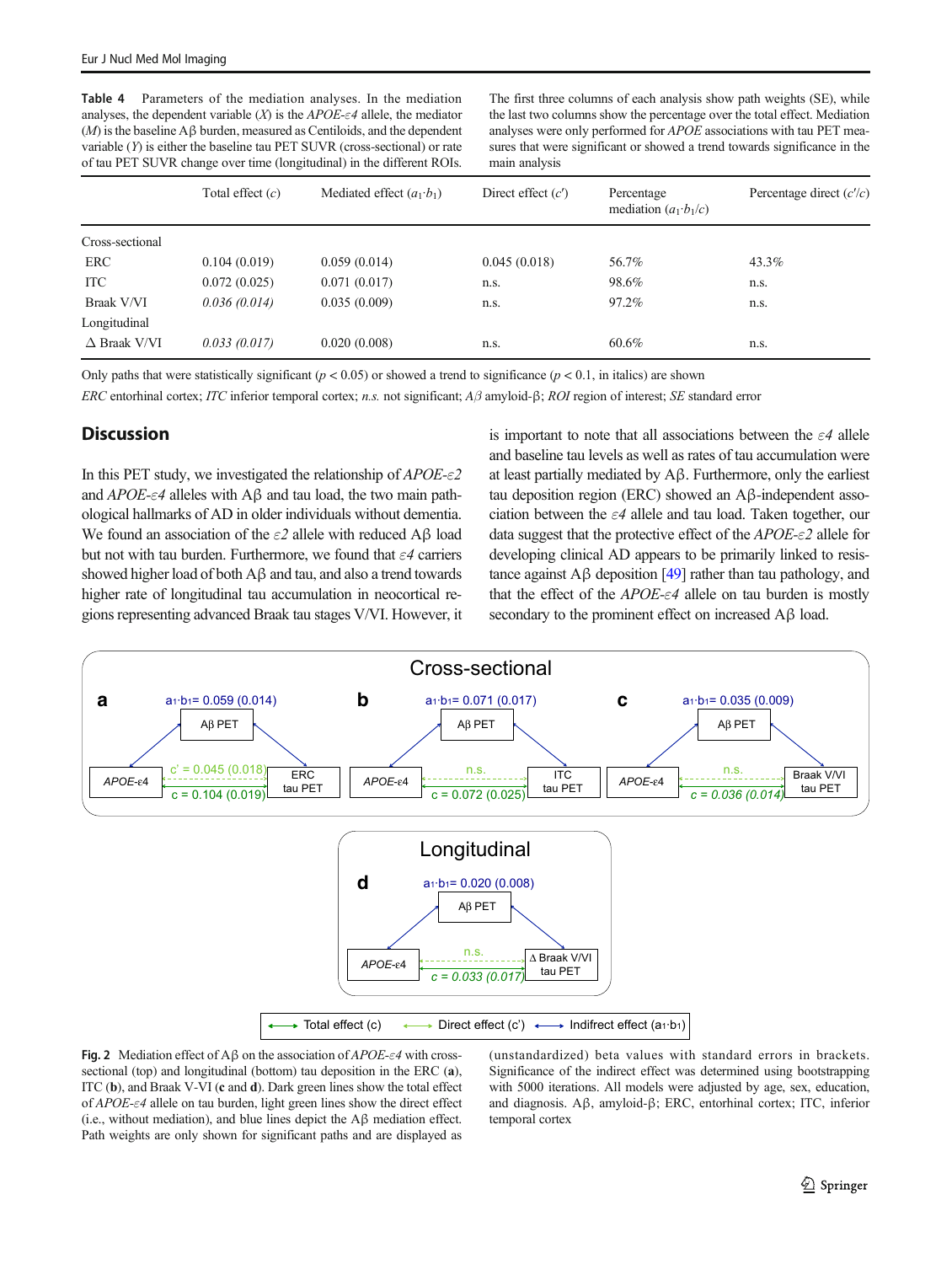<span id="page-7-0"></span>Table 5 Linear mixed model regression parameters (standardized β) for the association of  $APOE-\epsilon2$  and  $APOE-\epsilon4$  genotypes with longitudinal rates of regional tau SUVR change over time.  $APOE$ -ε3ε3 participants were selected as the reference group for all comparisons. The model included age at baseline, sex, education, and diagnosis as covariates

|            | $APOE$ - $\varepsilon$ 2*time                                            |                  | $APOE$ - $\varepsilon$ 4*time |       |  |
|------------|--------------------------------------------------------------------------|------------------|-------------------------------|-------|--|
|            | $\beta$ [95%CI]                                                          | $\boldsymbol{D}$ | $\beta$ [95%CI]               | р     |  |
| ERC        | $-0.10$ [ $-0.25$ , 0.07] 0.396 0.08 [ $-0.04$ , 0.15]                   |                  |                               | 0.200 |  |
| <b>ITC</b> | $-0.07$ [-0.17, 0.07] 0.505 0.08 [-0.01, 0.15]                           |                  |                               | 0.147 |  |
|            | Braak V/VI $-0.01$ [ $-0.18$ , 0.18] 0.629 0.10 [ $-0.02$ to 0.18] 0.111 |                  |                               |       |  |

Aβ amyloid-β; ERC entorhinal cortex; ITC inferior temporal cortex; CI confidence intervals

The finding of an association between  $\varepsilon$ 2 carriership and Aβ, but not with tau, is in accordance with previous studies assessing  $\widehat{AB}$  and p-tau levels in CSF [[19,](#page-10-0) [21,](#page-10-0) [22\]](#page-10-0). The novelty of our study is the use of tau PET imaging, which allowed us to rule out the possibility of potential  $APOE-\epsilon2$  effects on regional neurofibrillary tau burden not captured by CSF-based tau biomarkers (i.e., providing a single value representing the entire brain). In addition, PET-based and CSF-based biomarkers appear to reflect different aspects of tau pathology that may also be differentially affected by APOE genotype. In this context, it has been recently shown that tau PET is more closely related to cognition and atrophy than tau levels in CSF [\[28\]](#page-11-0). On the other hand, tau abnormalities might be detected earlier in CSF than on PET [[50](#page-11-0)]. However, in addition to the missing  $APOE$ - $\varepsilon$ 2 effect on regional tau burden in the crosssectional PET data, here we also found that tau accumulation over time in serial PET acquisitions was not significantly

attenuated in  $APOE$ -ε2 carriers compared to  $APOE$ -ε3 homozygotes. Before the advent of tau PET tracers, only neuropathological studies could investigate APOE effects on regional tau pathology. However, the association between the  $APOE-\epsilon2$  allele and tau deposition in post-mortem studies has been controversial, as some studies showed no association [\[51](#page-11-0), [52](#page-11-0)], while others reported lower levels of tau in  $APOE - \epsilon^2$ carriers [[6,](#page-10-0) [10,](#page-10-0) [53](#page-11-0), [54](#page-11-0)]. Difference in methodology across studies is a likely explanation for this disparity. For example, some of the older studies only found differences when comparing  $\epsilon$ 2 carriers to non-carrier groups that also included  $\epsilon$ 4 carriers, or included very low numbers of  $\epsilon$ 2 carriers (n < 5) [[6,](#page-10-0) [54\]](#page-11-0). In another study,  $\varepsilon$  allele associations with tau were only found in the hippocampus, whereas this association was not significant in the neocortex nor in the ERC [[53\]](#page-11-0). Finally, APOE effects on regional tau burden may be affected by differences in disease stage across  $APOE$  groups, where  $\varepsilon$ 2 carriers are typically also less clinically advanced than  $\epsilon$ 3 homozygotes, which may explain their lower levels of tau pathology [[10](#page-10-0)]. In the current study, we only included participants with no or only mild cognitive impairment and controlled all analyses for cognitive status.

As secondary outcomes, we investigated associations of the  $\epsilon$ 2 allele with hippocampal volumes and cognition, but we did not find any statistically significant associations. This is in agreement with a previous multimodal study examining differences between  $\varepsilon$ 2 carriers and  $\varepsilon$ 3 homozygotes, in which these groups only differed in terms of Aβ burden but not on hippocampal volumes or memory performance (tested cross-sectionally and longitudinally) [[19](#page-10-0)]. We expand on these findings by also including executive function measures and the new ADNI composite measures for language and visuospatial functioning, which have been shown to predict diagnostic



Fig. 3 Associations of  $APOE$ - $\varepsilon$ 2 and  $APOE$ - $\varepsilon$ 4 alleles with longitudinal measures of regional tau accumulation. Linear slopes of tau PET SUVR change over time and their 95% confidence intervals, as determined from linear mixed models, are depicted for the different APOE genotypes and

for the following regions: ERC (a), ITC (b), and Braak V-VI (c). PET measures are adjusted by age, sex, education, and diagnosis. ERC, entorhinal cortex; ITC, inferior temporal cortex.  $* p < 0.05$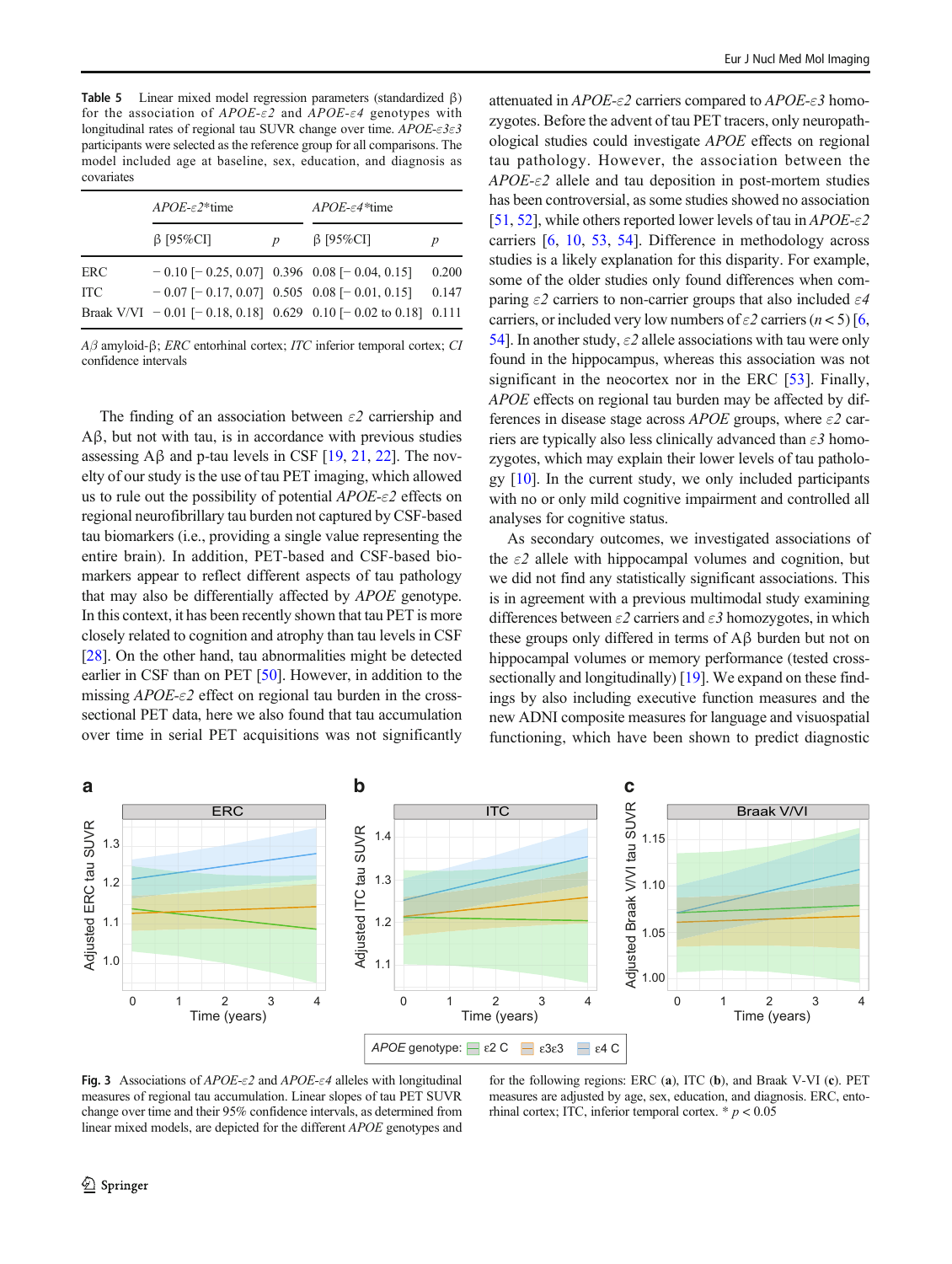conversion from MCI to AD dementia and are associated with MRI and CSF measurements [\[44\]](#page-11-0). While a positive effect of  $APOE-\epsilon2$  carriership on preserved cognitive function in advanced age would be expected based on its known protective effect for developing AD dementia, the sample size of our PET-based sample may not provide sufficient power to detect such an effect [[55,](#page-11-0) [56](#page-11-0)].

In contrast to our findings in  $\epsilon^2$  carriers,  $\epsilon^4$  carriers showed higher levels of both Aβ and tau in all the regions we investigated. Of note, we found that the effect size of the association between  $\varepsilon$ 4 and tau was higher in regions of early tau deposition (ERC > ITC > Braak V/VI). Results related to  $A\beta$  are in agreement with many previous studies showing higher levels of this AD pathological hallmark in  $\varepsilon$ 4 carriers, both in CSF and PET [\[2](#page-10-0)–[4\]](#page-10-0). Multiple neuropathological studies have also shown higher neurofibrillary tangles in  $\varepsilon$ 4 carriers [\[6,](#page-10-0) [12,](#page-10-0) [51,](#page-11-0) [53,](#page-11-0) [57](#page-11-0)–[60\]](#page-12-0). However, biomarker studies of  $APOE - \epsilon 4$ carriership effects on tau in CSF or PET are rather scarce and presented disparate results. Thus, some studies showed an association between the  $\varepsilon$ 4 allele and higher tau levels [\[21](#page-10-0), [61\]](#page-12-0), but others presented opposite associations [\[35](#page-11-0)] or no associations at all [\[8,](#page-10-0) [62](#page-12-0)]. These disparities may be related to disease stage of participants, with  $\varepsilon$ 4 carriers having higher tau burden in early clinical stages (i.e., CU or MCI) but not in more advanced stages, as has also been shown for Aβ burden [\[33,](#page-11-0) [63](#page-12-0)]. Together, our study is largely in line with established neuropathological results and adds more certainty to the inconclusive in vivo literature on the association of the  $APOE$ - $\varepsilon$ 4 allele with tau pathology. Moreover, in the longitudinal analysis, we also found a trend-level association between the  $\varepsilon$ 4 allele and higher tau accumulation over time in neocortical Braak V/VI regions indicative of advanced tau pathology. The scarce previous studies examining  $APOE-\epsilon 4$ effects on longitudinal tau change also showed no or only limited associations between  $APOE$ - $\varepsilon$ 4 carriership and tau accumulation. A previous study showed a higher rate of CSF tau accumulation over time in  $\varepsilon$ 4 carriers, but only in participants who were  $\mathbf{A}\beta$  positive [[8\]](#page-10-0). On the other hand, a previous longitudinal tau PET study did not find any significant  $APOE$ - $\varepsilon$ 4 effect on regional tau accumulation rates in CU individuals from the Berkeley aging cohort, although this negative finding could be related to the relatively low number of  $\varepsilon$ 4 carriers in that study [\[64](#page-12-0)]. Finally, a recent longitudinal tau PET study found no APOE-ε4 effect on tau accumulation rates among CU individuals after controlling for baseline Aβ load [\[65\]](#page-12-0). However, the study reported a marginally significant independent  $APOE$ - $\varepsilon$ 4 effect on higher tau accumulation rates in a group of cognitively impaired individuals, but the interpretation of this finding is complicated by the mixed clinical composition of this group that included patients with MCI as well as typical and atypical AD dementia phenotypes.

Regarding non-PET measures, hippocampal volume and most of the cognitive measures were not associated with the  $\varepsilon$ 4

allele in our sample, although we observed a slightly lower memory performance in  $\varepsilon$ 4 carriers. Although in earlier stages, this is in line with the results found in a recent meta-analysis including only AD patients showing that  $\varepsilon$ 4 carriers present worse cognition than non-carriers only in the memory domain [\[66\]](#page-12-0). A review studying the effects of APOE on cognition also suggested that some of the cognitive deficits seen in  $\varepsilon$ 4 carriers might be related to AD pathology [[67](#page-12-0)]. Therefore, the lack of an association between APOE and non-amnestic cognitive domain scores in our sample may stem from selecting only participants without dementia, as more robust *APOE* effects on neurodegeneration and cognition have been reported in participants with dementia [[34](#page-11-0), [68,](#page-12-0) [69\]](#page-12-0).

Some previous neuropathological studies have raised the question whether  $APOE$ - $\varepsilon$ 4 directly impacts tau pathology or only acts on tau through its effect on  $A\beta$  [[10](#page-10-0), [11\]](#page-10-0). There are two results in our study that would support the latter hypothesis. First, we observed a significant interaction between the ε4 allele and Aβ status, where significant APOE-ε4 effects on tau levels were only observed in the Aβ-positive group. Second, we found that  $A\beta$  levels significantly mediated the association between the  $\varepsilon$ 4 allele and tau pathology in all assessed brain regions. This reinforces the notion that the association between  $\varepsilon$ 4 carriership and tau burden is mainly driven by the pronounced  $\varepsilon$ 4 effect on increased A $\beta$  pathology. However, another interesting outcome of our crosssectional mediation analysis was that the mediating effect of Aβ was not complete for ERC tau levels, where the  $ε4$  allele also retained a significant Aβ-independent association with increased tau burden. This effect was also observed when limiting the analyses to Aβ-positive subjects only. These results are in agreement with a recent PET study, in which  $A\beta$ independent associations of the  $\varepsilon$ 4 allele with tau levels were only found in the medial temporal lobe [\[9](#page-10-0)]. In the analog analysis of longitudinal tau PET data, we only found a trend towards higher tau accumulation in Braak V/VI regions in ε4 carriers, but this effect was also fully mediated by baseline  $A\beta$ load. This mediation effect also remained significant when additionally adjusting the model for baseline tau load. Taken together, our results are in line with the hypothesis that the APOE-ε4 allele might have an Aβ-independent effect on tau accumulation in the medial temporal cortex that occurs with aging [[11](#page-10-0)], but that  $\mathbf{A}\beta$  pathology is needed to accelerate tau pathology and facilitate its spread into the neocortex [[11,](#page-10-0) [70](#page-12-0)–[72\]](#page-12-0). However, it remains to be clarified whether this Aβindependent APOE-ε4 effect on ERC tau burden may also be associated with detrimental effects on cognition, as suggested by a recent study [[73](#page-12-0)].

Previous studies examining sex\* $APOE$ - $\varepsilon$ 4 interactions on tau burden have led to some contradictory results, especially when comparing CSF biomarker and neuropathological studies. Thus, the large majority of studies measuring tau in CSF have provided evidence in favor of this interaction [\[21](#page-10-0), [30,](#page-11-0) [31,](#page-11-0)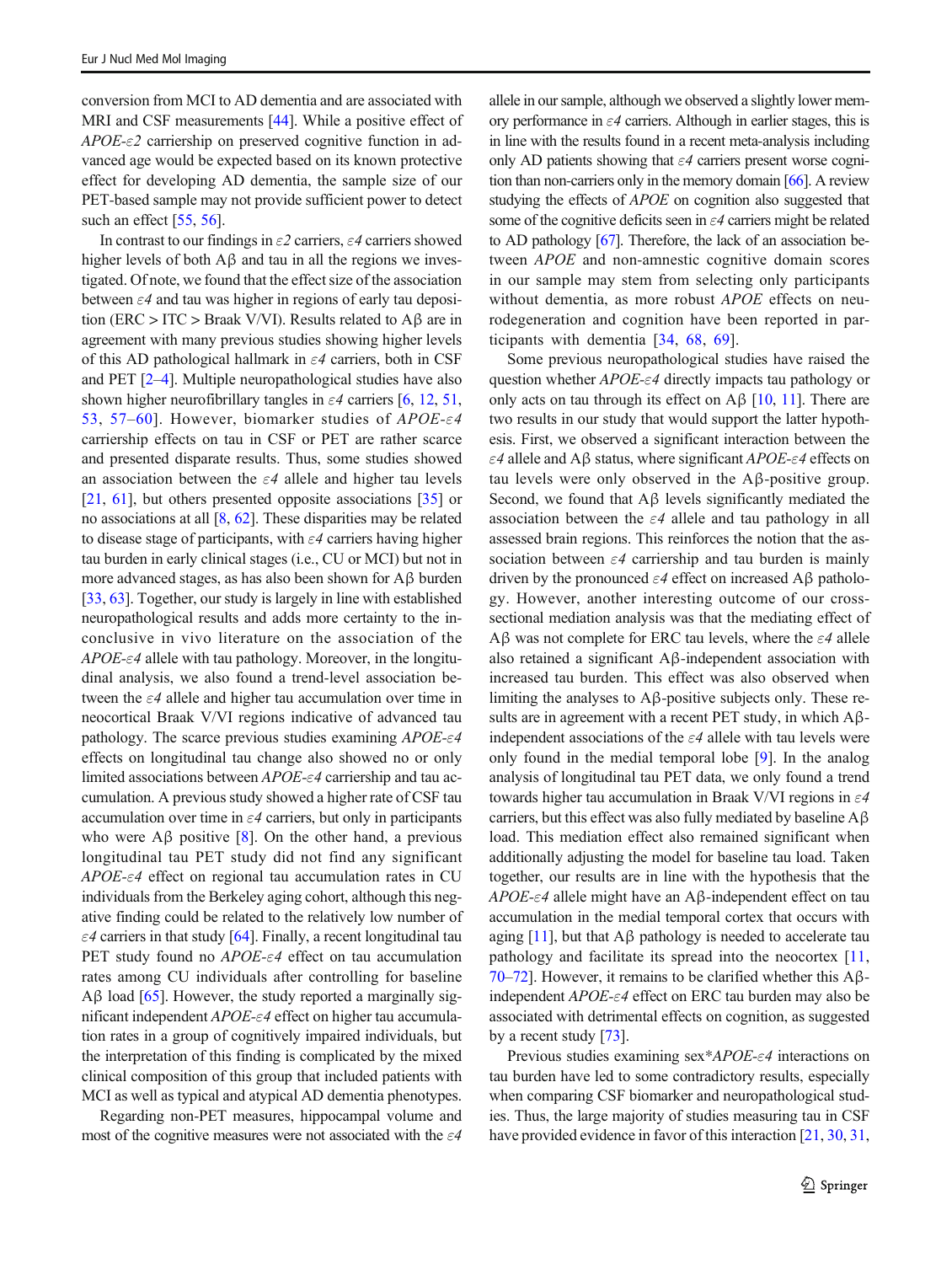[74\]](#page-12-0), although not all [\[75](#page-12-0)]. One recent study could also replicate this finding using tau PET in MCI patients [\[74](#page-12-0)]. Neuropathological studies, on the other hand, did not find significant sex\**APOE-ε4* interactions on tau pathology [[30,](#page-11-0) [76\]](#page-12-0). A recent large-scale CSF study proposed that this interaction may only be present in the early phases of the disease (i.e., subjective cognitive decline and MCI) but decreases in later stages (Alzheimer's dementia), which may explain the lack of results in neuropathological data [\[77](#page-12-0)]. Our present results would be in line with this notion as we only found a significant interaction in regions of early tau accumulation (i.e., the ERC), and sex-related differences in the  $APOE- \epsilon 4$ effect on tau burden were much lower for later regions (Table s2). Of note, in our Aβ mediation analysis stratified by sex, we found that only women presented the  $Aβ$ independent effect of the  $APOE$ - $\varepsilon$ 4 allele on tau levels in the ERC (Table s3). This suggests that the female-specific elevations in tau levels may stem from Aβ-independent pathways (e.g., sex hormones [[78\]](#page-12-0)). However, further investigation is needed to better understand these differences. Unfortunately, we were not able to perform meaningful longitudinal analysis stratified by sex due to the limited number of subjects in this subsample.

Among the main strengths of this study is that we investigated associations of the  $\varepsilon$ 2 allele with tau levels measured using PET, which allowed us to assess cross-sectional and longitudinal differences in regional tau deposition as opposed to the global results of CSF and cross-sectional results in neuropathological studies. There are also several limitations. First, although the sample size was large for a multitracer A $\beta$  and tau PET imaging study, the final number of  $\epsilon$ 2 carriers in this study was still limited, especially in the longitudinal analysis, which may have reduced the statistical power to detect more subtle associations with tau accumulation. However, at least in the cross-sectional analysis the effect size estimates were not indicative of even subtle differences in regional tau burden between  $\varepsilon$ 2 carriers and  $\varepsilon$ 3 homozygotes (Table [2](#page-4-0)). In this context, it is also important to note that statistical power was sufficient to fully replicate the previously reported  $APOE$ -ε2 effect on reduced  $\overrightarrow{AB}$  levels in this largely non-overlapping ADNI sample [\[19\]](#page-10-0). Another limitation is the use of linear models. We cannot discard that there might be some level of non-linearities in these associations, particularly in the cross-sectional analysis that covers a wide span of the clinical disease spectrum (CN to MCI). However, larger sample sizes would be needed to more comprehensively test these types of associations. A recent large-scale Aβ PET imaging study found that the A $\beta$  load in APOE- $\epsilon$ 2 $\epsilon$ 4 participants was intermediate between that of  $\varepsilon$ 2 and  $\varepsilon$ 4 carriers, suggesting that the  $\varepsilon$ 2 allele may counteract some of the detrimental effects of the  $\varepsilon$ 4 allele [\[79\]](#page-12-0). Unfortunately, due to the low sample size of subjects with the  $APOE$ - $\varepsilon$ 2 $\varepsilon$ 4 genotype in our study  $(n = 7)$ , we were not able to study these subjects as an

independent group. The effects of this allele combination on tau PET imaging markers remain to be determined in larger samples with available tau PET acquisitions. Finally, in addition to structural MRI scans, the NIA-AA revised research criteria  $[80]$  $[80]$  $[80]$  also include  $[{}^{18}F]$ fluorodeoxyglucose (FDG) PET as a neuroimaging marker of neurodegeneration. In the present study, we focused on MRI-derived hippocampal volumes instead of FDG PET measures due to the more limited availability of FDG PET and larger time lapse between this measure and Aβ and tau PET in the analyzed ADNI cohort. However, a previous study on multimodal neuroimaging correlates of the  $APOE$ - $\varepsilon$ 2 allele indicated no significant differences in APOE effects on structural MRI and FDG PETderived neurodegeneration measures [\[19\]](#page-10-0).

In the context of this special issue on the Geneva roadmap for early diagnosis of AD based on biomarkers [\[32](#page-11-0)], our study contributes to phases 2 and 3 for both  $\overrightarrow{AB}$  and tau PET imaging assessing the impact of genetics as covariate on biomarker results in healthy controls and in the early phases of disease. We would like to note that although at the time that the roadmap guidelines were formulated tau PET was still considered an emerging technology, this imaging biomarker has evolved enormously in recent years and is now shaping up to be considered a primary biomarker for diagnosis of AD [\[81](#page-12-0)].

# Conclusions

The  $APOE-\epsilon2$  allele is associated with lower A $\beta$ —but not tau—load, suggesting that lower Aβ deposition represents the main pathologic correlate of the decreased AD risk of  $\varepsilon$ 2 carriers. On the other hand, the elevated AD risk of  $\varepsilon$ 4 carriers may be related with higher tau load, although this also appears to be primarily mediated by the strong  $APOE-\epsilon 4$  effect on increased Aβ pathology, except in the ERC where Aβindependent effects were significant.

Supplementary Information The online version contains supplementary material available at [https://doi.org/10.1007/s00259-021-05192-8.](https://doi.org/10.1007/s00259-021-05192-8)

Funding GS received funding from Alzheimer Nederland. MJG is supported by the "Miguel Servet" program (CP19/00031) of the Spanish Instituto de Salud Carlos III (ISCIII-FEDER). JDG is supported by the Spanish Ministry of Science and Innovation (RYC-2013-13054). MS is supported by the Knut and Alice Wallenberg Foundation (Wallenberg Centre for Molecular and Translational Medicine; KAW 2014.0363), the Swedish Research Council (#2017-02869), the Swedish state under the agreement between the Swedish government and the County Councils, the ALF agreement (#ALFGBG-813971), and the Swedish Alzheimer Foundation (#AF-740191). Data collection and sharing for this project were funded by the Alzheimer's Disease Neuroimaging Initiative (ADNI) (National Institutes of Health Grant U01 AG024904) and DOD ADNI (Department of Defense award number W81XWH-12-2-0012). ADNI is funded by the National Institute on Aging, the National Institute of Biomedical Imaging and Bioengineering, and through generous contributions from the following: AbbVie, Alzheimer's Association; Alzheimer's Drug Discovery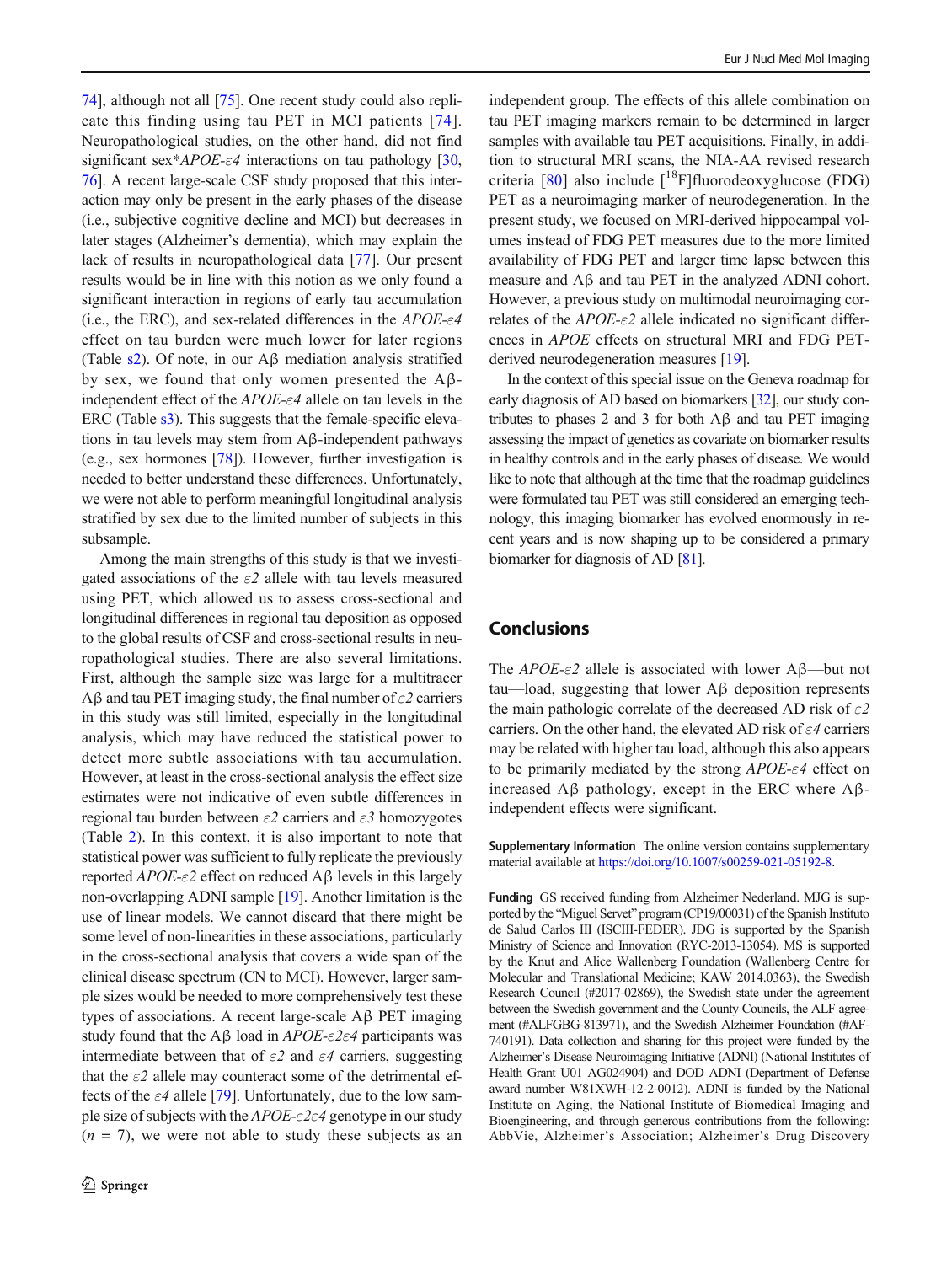<span id="page-10-0"></span>Foundation; Araclon Biotech; BioClinica, Inc.; Biogen; Bristol-Myers Squibb Company; CereSpir, Inc.; Cogstate; Eisai Inc.; Elan Pharmaceuticals, Inc.; Eli Lilly and Company; EuroImmun; F. Hoffmann-La Roche Ltd. and its affiliated company Genentech, Inc.; Fujirebio; GE Healthcare; IXICO Ltd.; Janssen Alzheimer Immunotherapy Research & Development, LLC.; Johnson & Johnson Pharmaceutical Research & Development LLC.; Lumosity; Lundbeck; Merck & Co., Inc.; Meso Scale Diagnostics, LLC.; NeuroRx Research; Neurotrack Technologies; Novartis Pharmaceuticals Corporation; Pfizer Inc.; Piramal Imaging; Servier; Takeda Pharmaceutical Company; and Transition Therapeutics. The Canadian Institutes of Health Research is providing funds to support ADNI clinical sites in Canada. Private sector contributions are facilitated by the Foundation for the National Institutes of Health ([www.fnih.org](http://www.fnih.org)). The grantee organization is the Northern California Institute for Research and Education, and the study is coordinated by the Alzheimer's Therapeutic Research Institute at the University of Southern California. ADNI data are disseminated by the Laboratory for Neuro Imaging at the University of Southern California.

Data availability Data used in preparation of this article were obtained from the ADNI database [\(adni.loni.usc.edu\)](http://adni.loni.usc.edu/).

## Compliance with ethical standards

Conflict of interest The authors declare that they have no conflict of interest.

Ethics approval and consent to participate All procedures performed were in accordance with the ethical standards of the institutional and/or national research committee and with the 1964 Helsinki declaration and its later amendments or comparable ethical standards. Informed written consent was obtained from all participants at each site.

Open Access This article is licensed under a Creative Commons Attribution 4.0 International License, which permits use, sharing, adaptation, distribution and reproduction in any medium or format, as long as you give appropriate credit to the original author(s) and the source, provide a link to the Creative Commons licence, and indicate if changes were made. The images or other third party material in this article are included in the article's Creative Commons licence, unless indicated otherwise in a credit line to the material. If material is not included in the article's Creative Commons licence and your intended use is not permitted by statutory regulation or exceeds the permitted use, you will need to obtain permission directly from the copyright holder. To view a copy of this licence, visit [http://creativecommons.org/licenses/by/4.0/](https://doi.org/10.1212/WNL.0000000000010629).

# References

- 1. Liu CC, Kanekiyo T, Xu H, Bu G. Apolipoprotein e and Alzheimer disease: risk, mechanisms and therapy. Nat Rev Neurol. 2013;9: 106–18.
- 2. Jansen WJ, Ossenkoppele R, Knol DL, Tijms BM, Scheltens P, Verhey FRJ, et al. Prevalence of cerebral amyloid pathology in persons without dementia: a meta-analysis. JAMA J Am Med Assoc. 2015;313:1924–38.
- 3. Reiman EM, Chen K, Liu X, Bandy D, Yu M, Lee W, et al. Fibrillar amyloid-beta burden in cognitively normal people at 3 levels of genetic risk for Alzheimer's disease. Proc Natl Acad Sci U S A. 2009;106:6820–5.
- 4. Jack CR, Wiste HJ, Weigand SD, Knopman DS, Vemuri P, Mielke MM, et al. Age, sex, and APOE ∈4 effects on memory, brain

structure, and β-Amyloid across the adult life Span. JAMA Neurol. 2015;72:511–9.

- 5. Oyama F, Shimada H, Oyama R, Ihara Y. Apolipoprotein E genotype, Alzheimer's pathologies and related gene expression in the aged population. Mol Brain Res. 1995;29:92–8.
- 6. Nagy ZS, Esiri MM, Jobst KA, Johnston C, Litchfield S, Sim E, et al. Influence of the apolipoprotein E genotype on amyloid deposition and neurofibrillary tangle formation in Alzheimer's disease. Neuroscience. 1995;69:757–61.
- 7. Slot RER, Verfaillie SCJ, Overbeek JM, Timmers T, Wesselman LMP, Teunissen CE, et al. Subjective Cognitive Impairment Cohort (SCIENCe): study design and first results. Alzheimer's Res Ther. 2018;10:1–13.
- 8. Buckley RF, Mormino EC, Chhatwal J, Schultz AP, Rabin JS, Rentz DM, et al. Associations between baseline amyloid, sex, and APOE on subsequent tau accumulation in cerebrospinal fluid. Neurobiol Aging. 2019;78:178–85.
- 9. Therriault J, Benedet AL, Pascoal TA, Mathotaarachchi S, Chamoun M, Savard M, et al. Association of apolipoprotein e  $\epsilon$ 4 with medial temporal tau independent of amyloid-β. JAMA Neurol. 2020;77:470–9.
- 10. Serrano-Pozo A, Qian J, Monsell SE, Betensky RA, Hyman BT. APOEε2 is associated with milder clinical and pathological Alzheimer disease. Ann Neurol. 2015;77:917–29.
- 11. Mungas D, Tractenberg R, Schneider JA, Crane PK, Bennett DA. A 2-process model for neuropathology of Alzheimer's disease. Neurobiol Aging. Elsevier Inc. 2014;35:301–8.
- 12. Farfel JM, Yu L, De Jager PL, Schneider JA, Bennett DA. Association of APOE with tau-tangle pathology with and without β-amyloid. Neurobiol Aging. Elsevier Inc. 2016;37:19–25.
- 13. Shi Y, Yamada K, Liddelow SA, Smith ST, Zhao L, Luo W, et al. ApoE4 markedly exacerbates tau-mediated neurodegeneration in a mouse model of tauopathy. Nature. Nature Publishing Group. 2017;549:523–7.
- 14. van der Kant R, Goldstein LSB, Ossenkoppele R. Amyloid-βindependent regulators of tau pathology in Alzheimer disease. Nat Rev Neurosci. Springer US. 2020;21:21–35.
- 15. Yamazaki Y, Zhao N, Caulfield TR, Liu CC, Bu G. Apolipoprotein E and Alzheimer disease: pathobiology and targeting strategies. Nat Rev Neurol. Springer US. 2019;15:501–18.
- 16. Reiman EM, Arboleda-Velasquez JF, Quiroz YT, Huentelman MJ, Beach TG, Caselli RJ, et al. Exceptionally low likelihood of Alzheimer's dementia in APOE2 homozygotes from a 5,000-person neuropathological study. Nat Commun. 2020;11:667.
- 17. Suri S, Heise V, Trachtenberg AJ, Mackay CE. The forgotten APOE allele: a review of the evidence and suggested mechanisms for the protective effect of APOE e2. Neurosci Biobehav Rev. Elsevier Ltd. 2013;37:2878–86.
- 18. Corder EH, Saunders AM, Risch NJ, Strittmatter WJ, Schmechel DE, Gaskell PC, et al. Protective effect of apolipoprotein E type 2 allele for late onset Alzheimer disease. Nat Genet. 1994;7:180–4.
- 19. Grothe MJ, Villeneuve S, Dyrba M, Bartrés-Faz D, Wirth M. Multimodal characterization of older APOE2 carriers reveals selective reduction of amyloid load. Neurology. 2017;88:569–76.
- 20. Morris JC, Roe CM, Xiong C, Fagan AM, Goate AM, Holtzman DM, et al. APOE predicts amyloid-beta but not tau Alzheimer pathology in cognitively normal aging. Ann Neurol. 2010;67:122–31.
- 21. Altmann A, Tian L, Henderson VW, Greicius MD. Sex modifies the APOE-related risk of developing Alzheimer disease. Ann Neurol. 2014;75:563–73.
- 22. Toledo JB, Zetterberg H, Van Harten AC, Glodzik L, Martinez-Lage P, Bocchio-Chiavetto L, et al. Alzheimer's disease cerebrospinal fluid biomarker in cognitively normal subjects. Brain. 2015;138:2701–15.
- 23. Chiang GC, Insel PS, Tosun D, Schuff N, Truran-Sacrey D, Raptentsetsang ST, et al. Hippocampal atrophy rates and CSF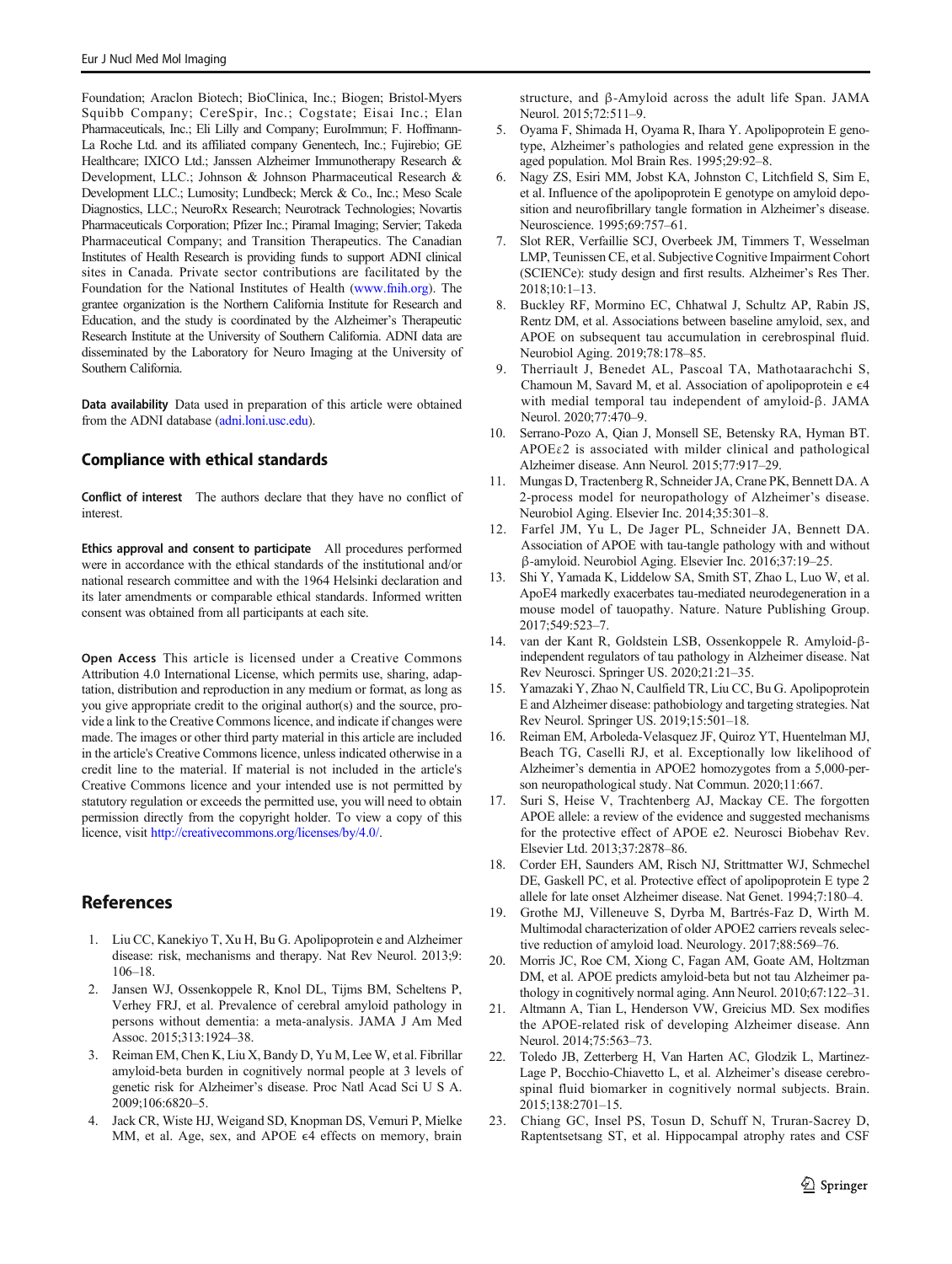<span id="page-11-0"></span>biomarkers in elderly APOE2 normal subjects. Neurology. 2010;75:1976–81.

- 24. Mattsson N, Schöll M, Strandberg O, Smith R, Palmqvist S, Insel PS, et al. 18 F-AV-1451 and CSF T-tau and P-tau as biomarkers in Alzheimer's disease. EMBO Mol Med. 2017;9:1212–23.
- 25. Gordon BA, Friedrichsen K, Brier M, Blazey T, Su Y, Christensen J, et al. The relationship between cerebrospinal fluid markers of Alzheimer pathology and positron emission tomography tau imaging. Brain. 2016;139:2249–60.
- 26. Chhatwal JP, Schultz AP, Marshall G, Boot B, Gomez-Isla T, Dumurgier J, et al. Temporal T807 binding correlates with CSF tau and phospho-tau in normal elderly. Neurology. 2016;87:920–6.
- 27. Leuzy A, Cicognola C, Chiotis K, Saint-Aubert L, Lemoine L, Andreasen N, et al. Longitudinal tau and metabolic PET imaging in relation to novel CSF tau measures in Alzheimer's disease. Eur J Nucl Med Mol Imaging. 2019;46:1152–63.
- 28. Wolters EE, Ossenkoppele R, Verfaillie SCJ, Coomans EM, Timmers T, Visser D, et al. Regional [18F]flortaucipir PET is more closely associated with disease severity than CSF p-tau in Alzheimer's disease. Eur J Nucl Med Mol Imaging. 2020:2866–78.
- 29. Meyer PF, Pichet Binette A, Gonneaud J, Breitner JCS, Villeneuve S. Characterization of Alzheimer disease biomarker discrepancies using cerebrospinal fluid phosphorylated tau and AV1451 positron emission tomography. JAMA Neurol. 2020;77:508–16.
- 30. Hohman TJ, Dumitrescu L, Barnes LL, Thambisetty M, Beecham G, Kunkle B, et al. Sex-specific association of apolipoprotein e with cerebrospinal fluid levels of tau. JAMA Neurol. 2018;75:989–98.
- 31. Damoiseaux JS, Seeley WW, Zhou J, Shirer WR, Coppola G, Karydas A, et al. Gender modulates the APOE ε4 effect in healthy older adults: convergent evidence from functional brain connectivity and spinal fluid tau levels. J Neurosci. 2012;32:8254–62.
- 32. Frisoni GB, Boccardi M, Barkhof F, Blennow K, Cappa S, Chiotis K, et al. Strategic roadmap for an early diagnosis of Alzheimer's disease based on biomarkers. Lancet Neurol. 2017;16:661–76.
- 33. Ossenkoppele R, Van der Flier W, Zwan M, Adriaanse S, Boellaard R, Windhorst A, et al. Differential impact of apolipoprotein E genotype on distributions of amyloid load and glucose metabolism in Alzheimer's disease. Neurology. 2013;80:359–65.
- 34. Groot C, Sudre CH, Barkhof F, Teunissen CE, van Berckel BNM, Seo SW, et al. Clinical phenotype, atrophy, and small vessel disease in APOEε2 carriers with Alzheimer disease. Neurology. 2018;91: e1851–9.
- 35. Mattsson N, Ossenkoppele R, Smith R, Strandberg O, Ohlsson T, Jögi J, et al. Greater tau load and reduced cortical thickness in APOE ε4-negative Alzheimer's disease: a cohort study. Alzheimer's Res Ther. 2018;10:1–12.
- 36. Maass A, Landau S, Horng A, Lockhart SN, Rabinovici GD, Jagust WJ, et al. Comparison of multiple tau-PET measures as biomarkers in aging and Alzheimer's disease. Neuroimage. Elsevier. 2017;157: 448–63.
- 37. Schöll M, Lockhart SN, Schonhaut DR, O'Neil JP, Janabi M, Ossenkoppele R, et al. PET imaging of tau deposition in the aging human brain. Neuron. 2016;89:971–82.
- 38. Wolters EE, Golla SSV, Timmers T, Ossenkoppele R, van der Weijden CWJ, Scheltens P, et al. A novel partial volume correction method for accurate quantification of [(18)F] flortaucipir in the hippocampus. EJNMMI Res. 2018;8:79.
- 39. Vogel JW, Mattsson N, Iturria-Medina Y, Strandberg OT, Schöll M, Dansereau C, et al. Data-driven approaches for tau-PET imaging biomarkers in Alzheimer's disease. Hum Brain Mapp. 2019;40: 638–51.
- 40. Klunk WE, Koeppe RA, Price JC, Benzinger TL, Devous MD, Jagust WJ, et al. The Centiloid project: standardizing quantitative amyloid plaque estimation by PET. Alzheimer's Dement. Elsevier Inc. 2015;11:1–15.e4.
- 41. Wolf D, Bocchetta M, Preboske GM, Boccardi M, Grothe MJ. Reference standard space hippocampus labels according to the European Alzheimer's Disease Consortium-Alzheimer's Disease Neuroimaging Initiative harmonized protocol: utility in automated volumetry. Alzheimers Dement. United States. 2017;13:893–902.
- 42. Crane PK, Carle A, Gibbons LE, Insel P, Mackin RS, Gross A, et al. Development and assessment of a composite score for memory in the Alzheimer's Disease Neuroimaging Initiative (ADNI). Brain Imaging Behav. 2012;6:502–16.
- 43. Gibbons LE, Carle AC, Mackin RS, Harvey D, Mukherjee S, Insel P, et al. A composite score for executive functioning, validated in Alzheimer's Disease Neuroimaging Initiative (ADNI) participants with baseline mild cognitive impairment. Brain Imaging Behav. 2012;6:517–27.
- 44. Choi S, Mukherjee S, Gibbons LE, Sanders E, Jones RN, Tommett D, et al. Development and validation of language and visuospatial composite scores in ADNI. Alzheimer's Dement. .
- 45. Salvadó G, Molinuevo JL, Brugulat-Serrat A, Falcon C, Grau-Rivera O, Suárez-Calvet M, et al. Centiloid cut-off values for optimal agreement between PET and CSF core AD biomarkers. Alzheimer's Res Ther. 2019;11:1–12.
- 46. La Joie R, Ayakta N, Seeley WW, Borys E, Boxer AL, DeCarli C, et al. Multisite study of the relationships between antemortem [11C]PIB-PET Centiloid values and postmortem measures of Alzheimer's disease neuropathology. Alzheimer's Dement. 2018:  $1 - 12$ .
- 47. Armstrong RA. When to use the Bonferroni correction. Ophthalmic Physiol Opt J Br Coll Ophthalmic Opt. England. 2014;34:502–8.
- 48. Hayes AF. In: Little TD, editor. Introduction to mediation, moderation, and conditional process analysis: a regression-based approach. 2nd ed. New York: Guilford Press; 2018.
- 49. Arenaza-Urquijo EM, Vemuri P. Resistance vs resilience to Alzheimer disease. Neurology. 2018;90:695–703.
- 50. Mattsson-Carlgren N, Andersson E, Janelidze S, Ossenkoppele R, Insel P, Strandberg O, et al. Aβ deposition is associated with increases in soluble and phosphorylated tau that precede a positive Tau PET in Alzheimer's disease. Sci Adv. 2020;6.
- 51. Tiraboschi P, Hansen LA, Masliah E, Alford M, Thal LJ, Corey-Bloom J. Impact of APOE genotype on neuropathologic and neurochemical markers of Alzheimer disease. Neurology. 2004;62: 1977–83.
- 52. Lippa CF, Smith TW, Saunders AM, Hulette C, Pulaski-Salo D, Roses AD. Apolipoprotein E-ε2 and Alzheimer's disease: genotype influences pathologic phenotype. Neurology. 1997;48:515–9.
- Nicoll JAR, Savva GM, Stewart J, Matthews FE, Brayne C, Ince P. Association between APOE genotype, neuropathology and dementia in the older population of England and Wales. Neuropathol Appl Neurobiol. 2011;37:285–94.
- 54. Morris CM, Benjamin R, Leake A, McArthur FK, Candy JM, Ince PG, et al. Effect of apolipoprotein E genotype on Alzheimer's disease neuropathology in a cohort of elderly Norwegians. Neurosci Lett. 1995;201:45–8.
- 55. Blair CK, Folsom AR, Knopman DS, Bray MS, Mosley TH, Boerwinkle E. APOE genotype and cognitive decline in a middle-aged cohort. Neurology. 2005;64:268–76.
- 56. Wilson RS, Bienias JL, Berry-Kravis E, Evans DA, Bennett DA. The apolipoprotein E  $\epsilon$ 2 allele and decline in episodic memory. J Neurol Neurosurg Psychiatry. 2002;73:672–7.
- 57. Beffert U, Poirier J. Apolipoprotein E, plaques, tangles and cholinergic dysfunction in Alzheimer's disease. Ann N Y Acad Sci. 1996;777:166–74.
- 58. Yu L, Boyle PA, Leurgans S, Schneider JA, Bennett DA. Disentangling the effects of age and APOE on neuropathology and late life cognitive decline. Neurobiol Aging. Elsevier Ltd. 2014;35:819–26.